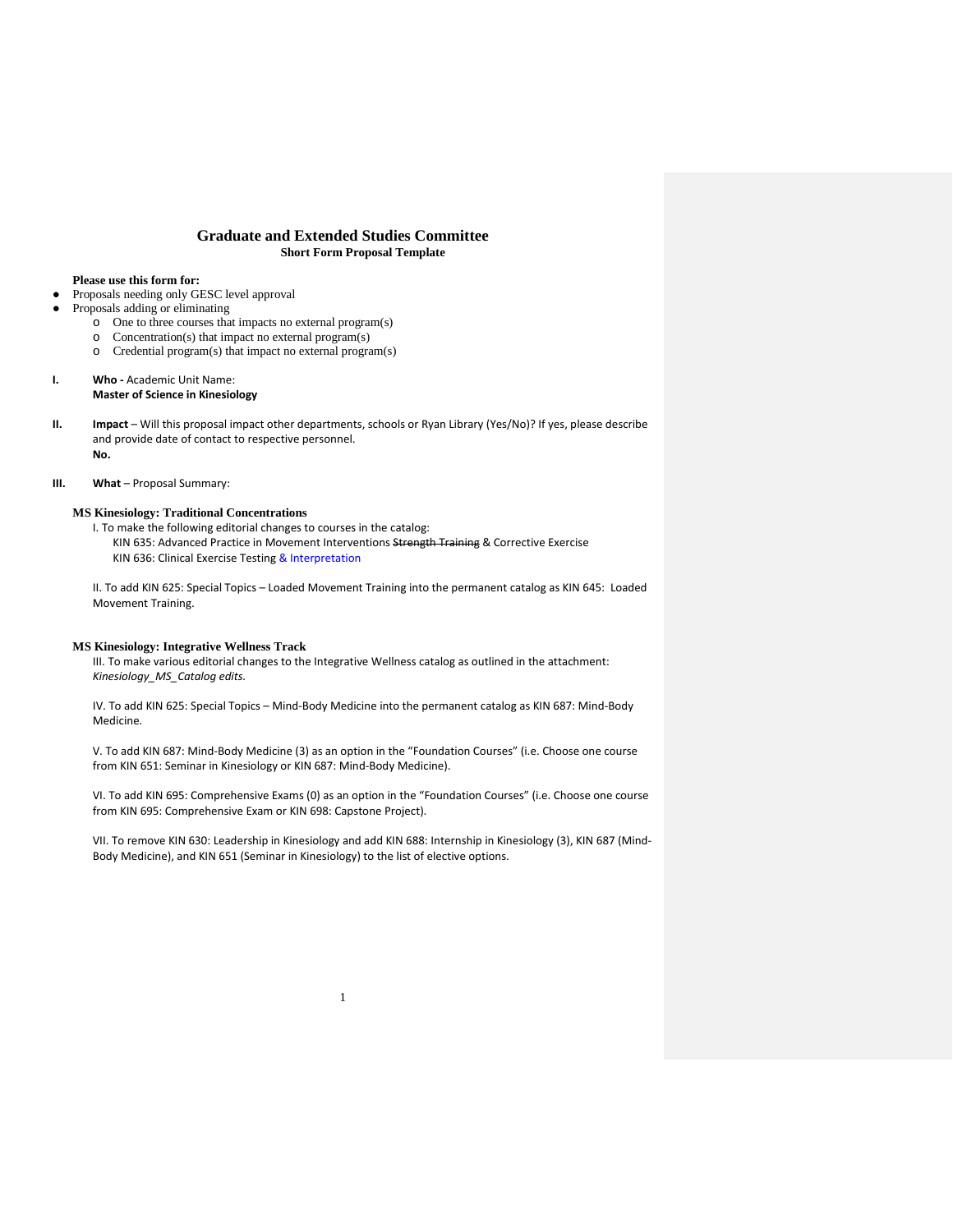#### **IV. When** – Academic Year and Semester Changes to Take Place: **2018-19**

#### V. **Why** – Proposal Rationale:

I. These changes to the course names more accurately reflect key content in each of the courses now that they have been taught for two years.

II. We use KIN 625: Special Topics courses when we have a critical mass of students (at least 10) who are interested in a given topic and when we have faculty expertise to teach the course. Loaded Movement Training has been taught as a KIN 625: Special Topics course for the past 2 years with strong enrollment (>10 in the first cohort and > 20 in the second cohort). We are proposing to permanently add it to the catalog as a separate course (KIN 645) as required by university policy after a special topics course is offered for > 2 years.

 III. The changes to course names and descriptions more accurately reflect the key content in each of the courses as they have been developed and currently offered.

 IV. Mind-Body Medicine is currently being taught as a KIN 625: Special Topics course. Adding Mind-Body Medicine to the catalog as a stand-alone course (KIN 687) reflects the importance of the content as a core component of the program learning outcomes. It also more clearly lists the aim of the course to students and on transcripts as compared with the KIN 625: Special Topics label.

 V. Through student feedback and faculty input during the first cohort, we have learned that the Mind-Body Medicine content aligns better with many of the students' professional aspirations in the field of integrative wellness than KIN 651: Seminar in Kinesiology. We therefore wish to give students the option in the "Foundation Courses" of either KIN 687: Mind-Body Medicine or KIN 651: Seminar in Kinesiology.

 VI. To provide multiple pathways for degree completion for students and to better align with the options offered in the other MS-KIN concentrations, we are proposing adding KIN 695 (Comprehensive Exams) as an alternative "Foundational Course" option to KIN 698 (Capstone Project).

 VII. To provide elective options that best align with the program outcomes and student interests we are proposing removing KIN 630 (Leadership in Kinesiology) and adding KIN 688 (Internship in Kinesiology), KIN 687 (Mind-Body Medicine) and KIN 651 (Seminar in Kinesiology).

VI. **How** – Curricular Changes:

- a. Step 1: In the Catalog Review folder (\\ptloma.edu\shared\Catalog Review) provided by the VPAA Office use *track changes* to prepare the proposed catalog text.
- b. Step 2: Arrange a meeting with the GESC chair and Records liaison to review the catalog text proposal and receive assistance in submission of the proposed catalog copy. Include this with your proposal.

Total course/unit additions: 0 Total course/unit deletions: 0 Staffing increase/decrease: 0 Library resourcing impact: 0 Net Financial impact: 0

\_\_\_\_\_\_\_\_\_\_\_\_\_\_\_\_\_\_\_\_\_\_\_\_\_\_\_\_\_\_\_\_\_\_\_\_\_\_\_\_\_\_\_\_\_\_\_\_\_\_\_\_\_\_\_\_\_\_\_\_\_\_\_\_\_\_\_\_\_\_\_\_\_\_\_\_\_\_\_\_\_\_\_\_\_\_\_\_\_\_\_\_\_\_\_\_\_\_\_\_\_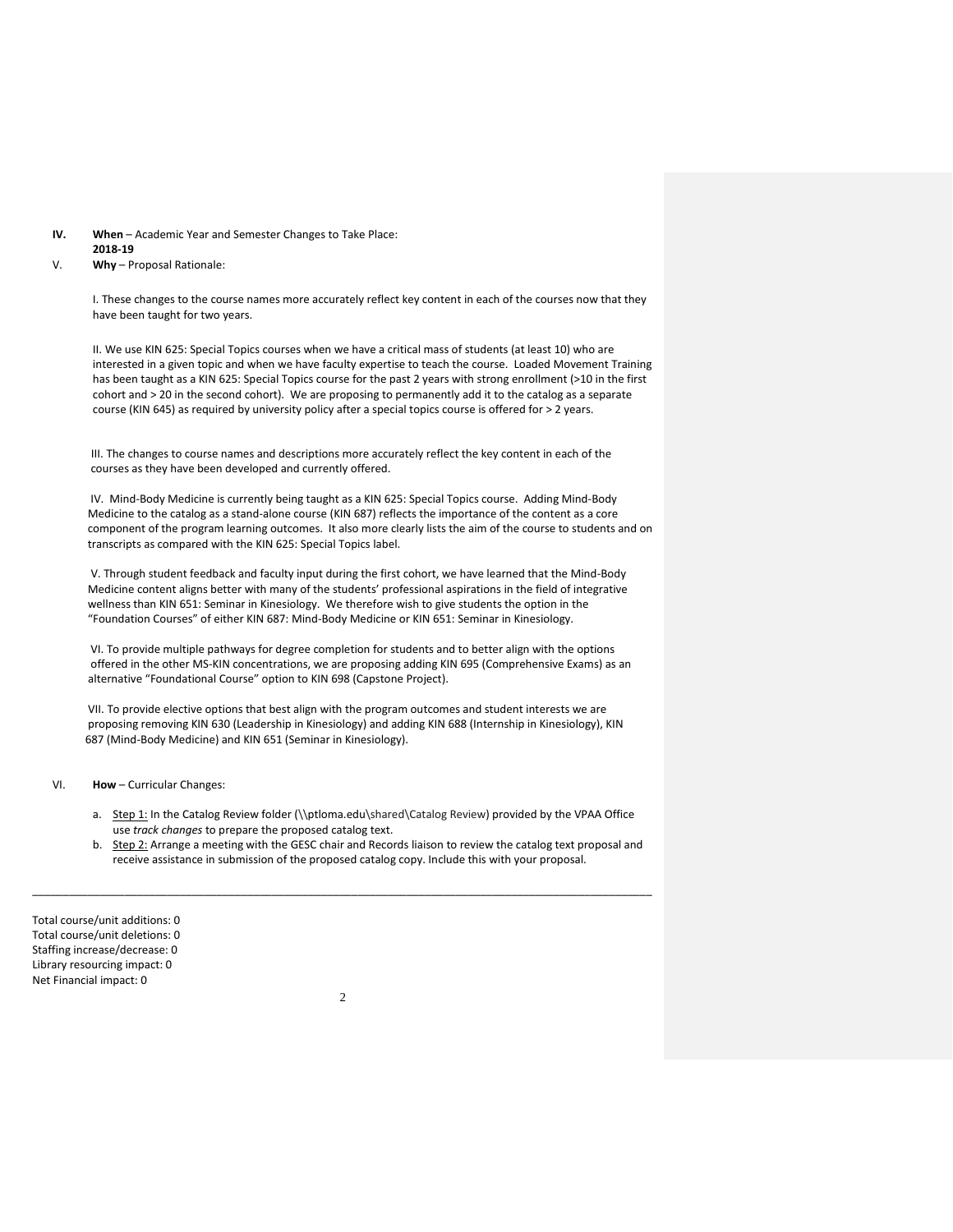#### Catalog Copy: Program

### **Department of Kinesiology**

### **Masters**

#### **Master of Science in Kinesiology**

The Master of Science in Kinesiology (MS-KIN) is designed to prepare highly knowledgeable and career-focused professionals for the dynamic and rapidly growing fields of exercise science, sport management, sport performance. The MS-KIN program develops graduates who integrate the current best research evidence with professional practice to solve relevant problems in the disciplines related to Kinesiology. Students collaborate with faculty and professional colleagues to improve outcomes in clients, patients, or business systems related to healthcare, sport, and fitness. Student will also gain advanced specialization and/or certification in a discipline of their choice through focused study in a concentration.

The MS-KIN is a 30 unit accelerated graduate program designed especially for young professionals and recent graduates of a four year baccalaureate degree program. The program has a common core and a concentration of 17 units. Upon completing the core, all students will choose from one of three areas of concentration: Exercise Science, Sport Performance, or Sport Management. Students who choose the Sport Management concentration may substitute up to 6 units from the Fermanian School of Business MBA courses for core requirements.

A fourth concentration in Integrative Wellness is a fully online track with 12 units of foundational course requirements and 18 units in the concentration.

#### Program Learning Outcomes

Upon completing the core curriculum of the MS-KIN, students will be able to:

1. Appraise current research data in Kinesiology and integrate it into professional practice to solve relevant problems and make effective decisions.

2. Work independently and with a team to persuasively communicate essential information in their discipline.

3. Demonstrate appropriate breadth of knowledge of the background and principle research in their specialization in order to conduct an independent research project.

4. Serve various populations, integrating compassionate care and the Christinan faith with their professional practice.

5. Pursue an active and growing involvement in their discipline by achieving advanced certification and/or membership in a related professional organization.

Upon completing an area of concentration, students are expected to attain the following outcomes:

#### **Exercise Science**

1. Incorporate current best evidence to make effective decisions about the optimal care of patients and clients.

2. Apply knowledge of the metabolic and physiologic benefits of exercise toward creating effective exercise interventions to treat and prevent metabolic diseases.

3. Work with a team of colleagues to perform common laboratory assessments to determine health, fitness, and disease states in a series of patients.

#### **Sport Performance**

1. Integrate clinical experience with the use of the current best evidence to make effective decisions about the optimal care of patients and clients.

2. Develop and apply technical knowledge in sports performance and/or sports medicine through direct patient care and client interaction that improves health outcomes.

3. Work with a team of colleagues to construct and present a critical appraisal of a current topic to enhance professional practice in sport performance.

#### **Sport Management**

1. Demonstrate essential knowledge of basic management and prioritization principles in the business of sport.

2. Work with a team of colleagues to construct and present an effective risk management plan and operating budget for a sport, fitness, or physical education setting.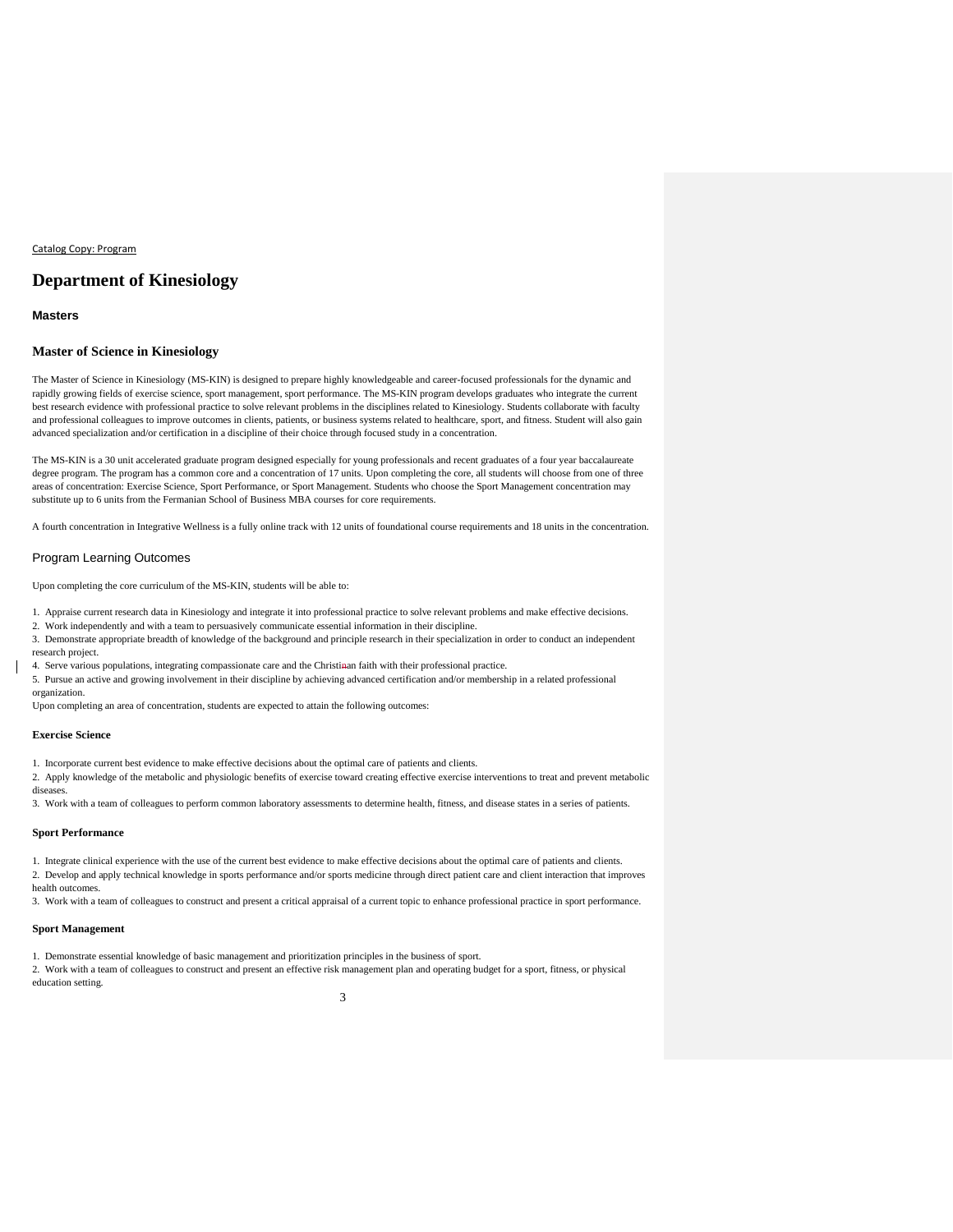3. Develop technical knowledge, effective leadership, and decision-making skills while performing professional service (at least 100 hours) related to sport management.

### **Integrative Wellness (online program)**

1. Apply evidence-based coaching strategies and behavior change techniques to facilitate meaningful lifestyle changes and improved health outcomes 2. Collaborate with colleagues in a wide variety of settings to provide an integrative and holistic approach to healthcare, health education, and health promotion

3.Evaluate the influence of biopsychosocial factors on health, healing, and well-being to design lifestyle interventions to prevent and manage chronic diseases. Utili 4. Be prepared for national certification in Health and Wellness coaching (i.e. through the International Consortium for the Credentialing of Health and Wellness Coaches).

#### Program Eligibility

To be reviewed for acceptance into this program, the following must be in place:

- Completed application for admission to the PLNU Graduate programs and Master of Science in Kinesiology program, including a \$50 nonrefundable application fee.
- Personal essay that describes why the candidate desires to participate in the-Master of Science in Kinesiology and outlines professional goals for the future
- Baccalaureate degree from a regionally-accredited institution, as evidenced on an official transcript with a posted degree.
- Undergraduate GPA of 3.0 or higher.
- Two references (e.g., professors or employers) who have current knowledge of the applicant's character, academic ability, and professional potential.
- Special Undergraduate course prerequisites:
	- Exercise Science concentration courses in Human Anatomy and Physiology, Structural Kinesiology/Biomechanics, and Exercise Physiology Sport Performance concentration - courses in Human Anatomy and Physiology, Structural Kinesiology/Biomechanics, and E
	- Physiology; BOC-Certified Athletic Trainers or Certified Strength and Conditioning Specialists (NSCA) will be looked upon favorably for graduate assistantships.
	- Sport Management no prerequisite courses are required. However, students enrolling in courses in the Fermanian School of Business will need to meet any prerequisites for those courses.
	- Integrative Wellness (online program) no prerequisite courses are required. However, a baccalaureate degree from a regionally accredited institution in a health, wellness or fitness related program OR a non-health related baccalaureate degree and an NCCAA accredited health, fitness, or wellness certification (or equivalent) certificate is required.

#### Graduation Requirements

- 1. Successful completion of all core requirements, an area of concentration, and the project or thesis,
- 2. A completed application for degree candidacy conveyed to the Office of Records,
- 3. All student accounts paid in full, and
- 4. All requirements completed within five years from the time of initial enrollment.

### Concentrations:

**Commented [1]:** remove existing items #3 & 4; replace with revised statement that more adequately reflects one of the key outcomes of the program.

**Formatted:** Font: 9 pt, Strikethrough

**Formatted:** Font: 9 pt, Strikethrough

**Commented [2]:** remove 'certificate'; replace with 'certification (or equivalent)'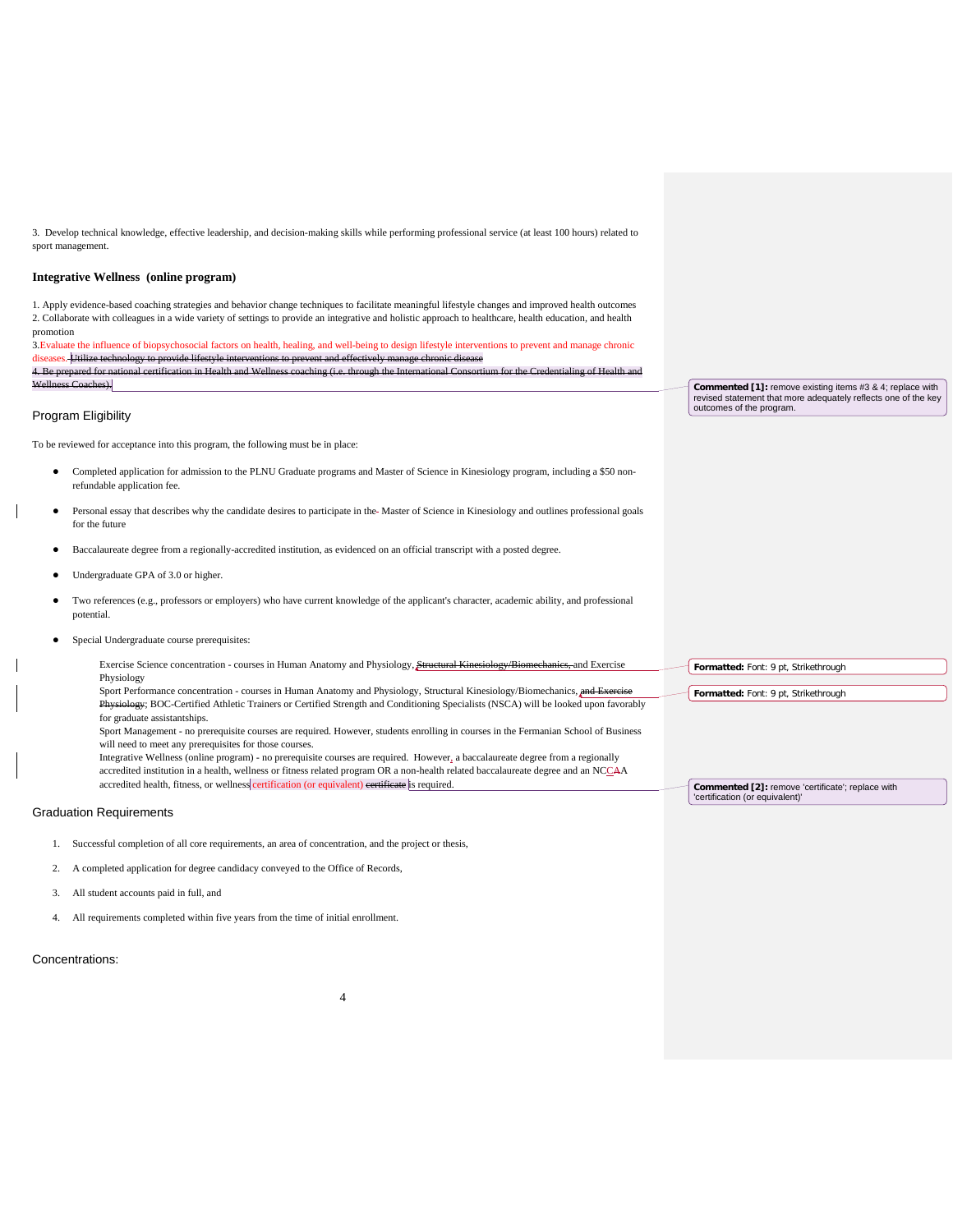- Exercise Science
- Sports Management
- Sports Performance
- Integrative Wellness online program

### Core Courses

- KIN 600 Foundations in Kinesiology *(3)*
- KIN 610 Evidence-Based Practice and Decision Making in Kinesiology *(3)*
- KIN 660 Directed Readings *(1)*
- KIN 688 Internship or Practicum in Kinesiology *(1-3)*

*Choose one course from:*

- KIN 695 Comprehensive Examination *(0)*
- KIN 698 Capstone Project *(3)*
- KIN 699 Thesis *(3)*

### Exercise Science Concentration (17 units)

- KIN 605 Research Methods *(3)*
- KIN 625 Special Topics in Exercise and Sports Science *(3)*
- KIN 636 Clinical Exercise Testing and Interpretation *(3)*
- KIN 646 Clinical Exercise Physiology and Metabolism *(3)*
- KIN 650 Research Project Seminar in Kinesiology *(2)*
- KIN 656 Clinical Exercise Prescription *(3)*

Sport Performance Concentration (17 units)

- KIN 605 Research Methods *(3)*
- KIN 615 Biomechanical and Neurological Basis of Human Movement *(3)*
- KIN 625 Special Topics in Exercise and Sports Science *(3)*
- KIN 635 Advanced Practice in Movement Interventions, Strength Training and Corrective Exercise *(3)*
- KIN 650 Research Project Seminar in Kinesiology *(2)*
- KIN 675 Gross Anatomy of the Musculoskeletal System *(3)*

**Formatted:** Font: (Default) Arial, 9 pt, Italic

**Formatted:** Font: 9 pt, Italic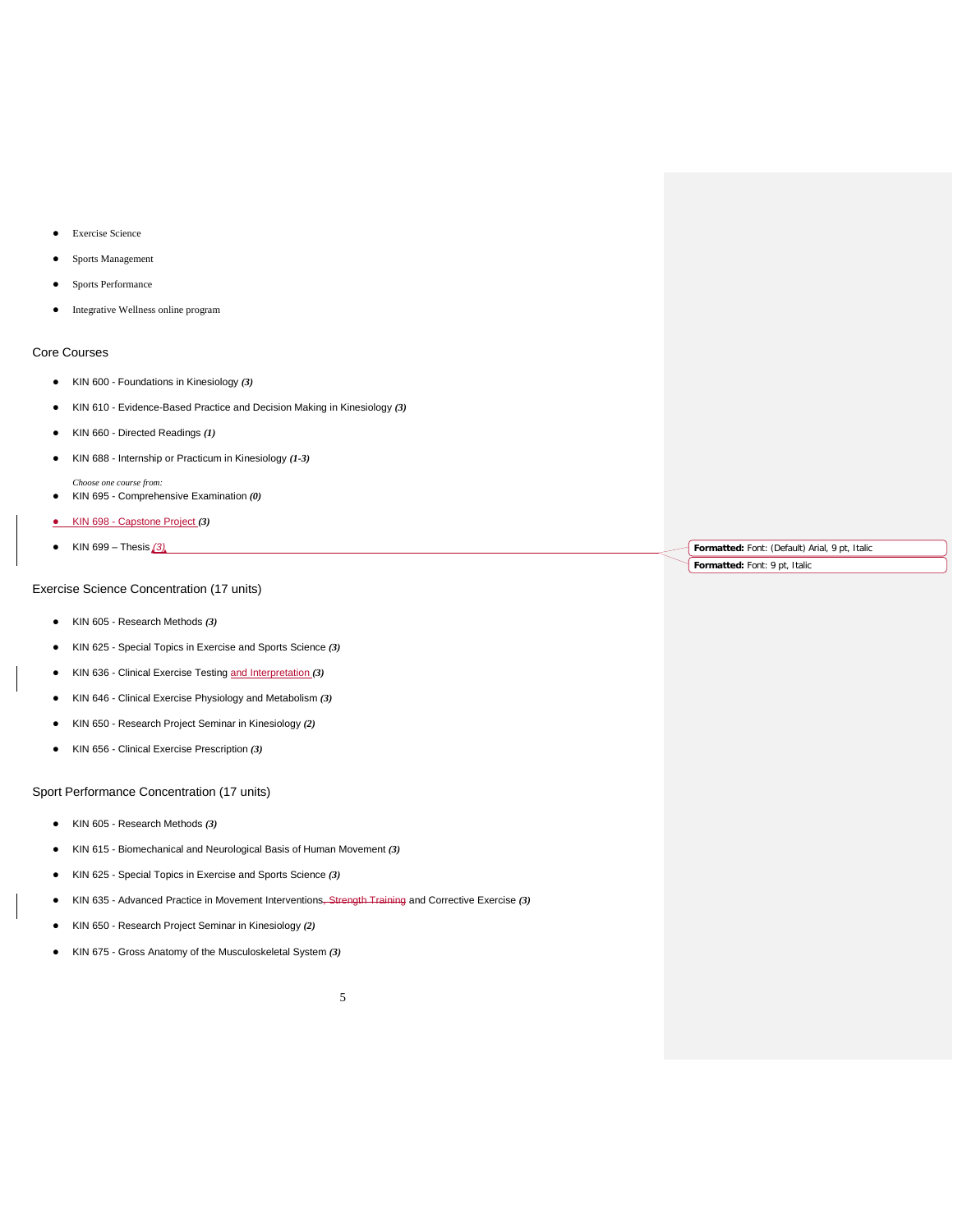### Sport Management Concentration (17 units)

- KIN 611 Managing Personnel, Facilities, and Events in Sports *(3)*
- KIN 620 Marketing, Promotion and Public Relations in Sport *(3)*
- KIN 630 Leadership in Sports *(3)*
- KIN 640 Finance and Economics of Sports *(3)*
- KIN 651 Seminar in Kinesiology *(2)*

*Students in Sport Management take 3 units of Kinesiology electives or from the following courses in the MBA and/or Education programs from the following options:*

- BUS 610 Organizational Behavior *(3)*
- BUS 635 International Business *(3)*
- BUS 650 Operational Excellence *(3)*
- BUS 667 Project Management and Communications *(3)*
- EDU 602 Foundations of Special Education (TPA 1) *(3)*
- GED 672 Philosophy in Education *(3)*

### Integrative Wellness Online Program (30 units)

### Foundation Courses (12 units)

- KIN 610 Evidence-Based Practice and Decision Making in Kinesiology *(3)*
- KIN 617 Lifestyle Medicine and Integrative Health *(3)*

| Choose one course from:                                           |                                                                                                   |
|-------------------------------------------------------------------|---------------------------------------------------------------------------------------------------|
| KIN 687 - Mind-Body Medicine (3)                                  | Commented [3]: add option for KIN 687 (Mind-Body<br>Medicine) or KIN 651 (Seminar in Kinesiology) |
| KIN 651 - Seminar in Kinesiology (3)                              |                                                                                                   |
| Choose one course from:                                           |                                                                                                   |
| KIN 695 - Comprehensive Examination $(0)$                         | Commented [4]: add KIN 695 to foundations course option                                           |
| KIN 698 - Capstone Project (3)                                    |                                                                                                   |
| Concentration Courses (18 units)                                  |                                                                                                   |
| KIN 627 - Behavior Change Theories and Techniques (3)             |                                                                                                   |
| KIN 637 - Exercise and Nutrition for Health and Healing (3)       |                                                                                                   |
| KIN 647 - Holistic Integrative Health and Wellness Coaching $(3)$ | Commented [5]: remove 'holistic'; add 'integrative'                                               |
|                                                                   |                                                                                                   |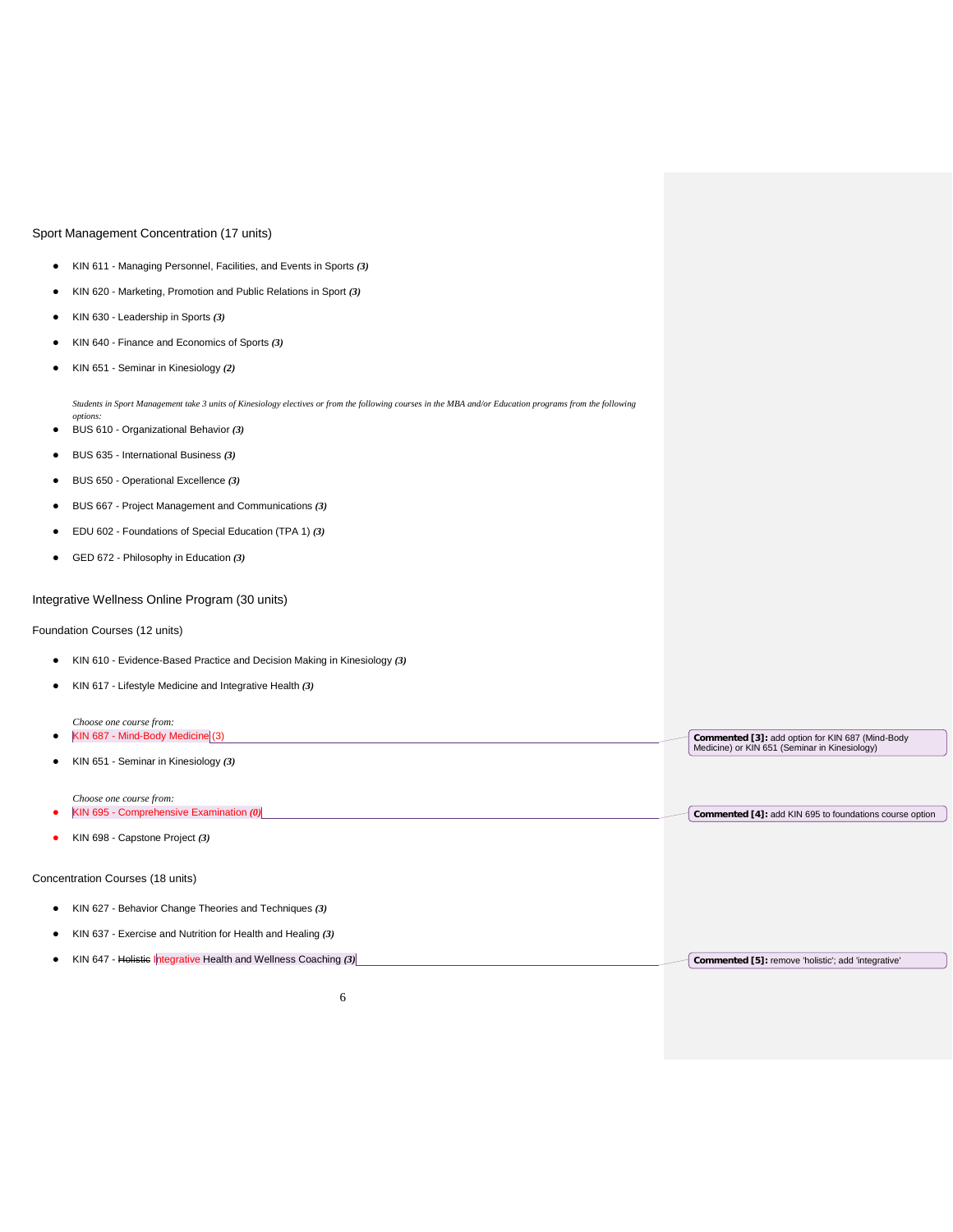| KIN 657- Behavioral Health Wellness Entrepreneurship (3)                | Commented [6]: remove 'behavioral health'; add 'wellness'      |
|-------------------------------------------------------------------------|----------------------------------------------------------------|
| KIN 667 - Disruptive Health Technologies (3)                            |                                                                |
| Concentration electives (3 units)                                       |                                                                |
| Choose one course from the following:                                   |                                                                |
| KIN 611 - Managing Personnel, Facilities, and Events in Sports (3)<br>٠ |                                                                |
| KIN 625 - Special Topics in Exercise and Sports Science (3)             |                                                                |
| KIN 626 - Sport and Exercise Nutrition for Peak Performance (3)         |                                                                |
| KIN 630 - Leadership in Sports (3)                                      | Commented [7]: remove KIN 630 from list of elective<br>options |
| KIN 656 - Clinical Exercise Prescription (3)                            |                                                                |
| KIN 688- Internship in Kinesiology (3)                                  | Commented [8]: Add KIN 688 as elective option                  |
| KIN 687 - Mind-Body Medicine                                            | Commented [9]: Add KIN 687 as elective option                  |
| KIN 651- Seminar in Kinesiology                                         | Commented [10]: Add KIN 651 as elective option                 |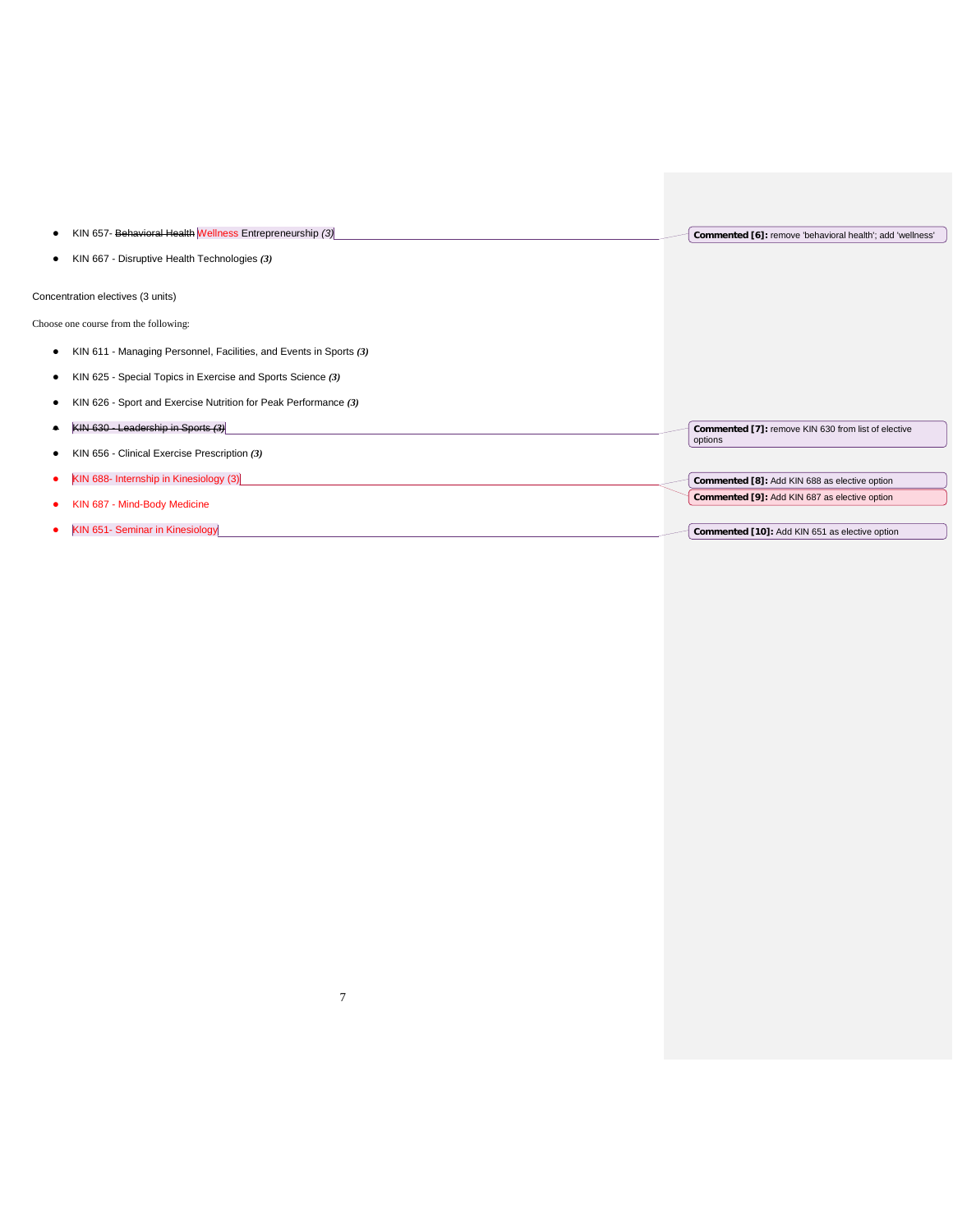Catalog Copy: Courses

### **Kinesiology**

### **KIN 600 - Foundations in Kinesiology**

### *(3)*

This course provides an overview of the theory and applications in Kinesiology with specific emphasis on the exercise and sport sciences. Leadership, professionalism, and engagement in these disciplines from a Christian approach will be emphasized. Students will engage with the concept of incorporating exercise as preventive medicine. The course will also include an exploration and overview of laboratory procedures in each discipline and facilities tour (i.e. EMG, ultrasound, metabolic cart, movement screening, exercise testing). Students will formulate an initial research or capstone project idea as part of the MS degree, interfacing with program faculty and the university library to initially form and develop their research question or capstone project.

#### **KIN 605 - Research Methods**

#### *(3)*

This course is an introduction to research methods to acquaint the student with analyzing the professional literature. The course will explore both quantitative and qualitative research methods, including descriptive and inferential statistics. Topics will include: 1) selected techniques and designs used in research, with special emphasis given to planning, conducting, and reporting of research; and 2) applied statistical analysis and interpretation of data from the field of exercise and sport science. Students will produce an original pilot research project proposal including preliminary statistical design.

*\*Students in the Sport Management concentration may substitute a BUS course for this core requirement (up to 6 units total may be substituted).* **KIN 610 - Evidence-Based Practice and Decision Making in Kinesiology**

#### *(3)*

This course will enable students to practice the judicious use of current best evidence in making decisions about the care of individual patients and clients. Students will learn to integrate the best external evidence with their clinical expertise and patient concerns to: ask a focused question to satisfy the health needs of a specific patient; find the best evidence by searching the literature; critically appraise the literature; apply the results in clinical practice; and evaluate the outcomes in patients. This course is offered online.

#### **KIN 611 - Managing Personnel, Facilities, and Events in Sports**

#### *(3)*

This course will prepare sport professionals to plan athletic and fitness events, manage the personnel and facilities associated with these events and facilities, and design effective fitness and exercise programming. Students will be exposed to industry leading sport and fitness facilities and trends throughout the southern California region through periodical visits to these facilities. Contemporary issues in entrepreneurship in the sport and fitness industries will be addressed.

#### **KIN 615 - Biomechanical and Neurological Basis of Human Movement**

#### *(3)*

Students will explore advanced concepts in biomechanics and motor control (neuromechanics). Topics will include muscle/tendon function and architecture, motion analysis, sensorimotor system architecture, reflex pathways and excitability, and postural control. A combination of lectures, group work, demonstrations, laboratory experiences and prescribed readings will be used within the course.

### **KIN 617 - Lifestyle Medicine and Integrative Health**

#### *(3)*

This course provides an overview of paradigm shifts in the field of healthcare, highlighting an increasingly integrative approach to medicine centered on treating the whole person- body, mind and spirit. Students will explore evidence-informed conventional, complementary and alternative approaches to health care, and examine lifestyle interventions in areas such as stress management, nutrition, sleep hygiene and physical activity in order to provide a multidimensional approach to optimal health and well-being.

### **KIN 620 - Marketing, Promotion and Public Relations in Sport**

#### *(3)*

Students will explore and develop promotional and marketing strategies involved in the spectrum of the sport and fitness industries. Students will be equipped for the high school, collegiate and professional sport settings as well as personal, group, and comprehensive fitness facilities that promote a holistic approach to wellness.

#### **KIN 625 - Special Topics in Exercise and Sports Science**

*(3)*

The topics of this course will alternate based on faculty expertise and student interest. Each topic will provide students with a unique opportunity to gain certification or advanced specialization in an area of their choosing. Topics may include: Applied Function and Corrective Exercise; Exercise as Preventive Medicine; Movement Interventions for Aging, Disease Prevention and Health promotion; and Electrocardiography and Interpretation.

### **KIN 626 - Sport and Exercise Nutrition for Peak Performance**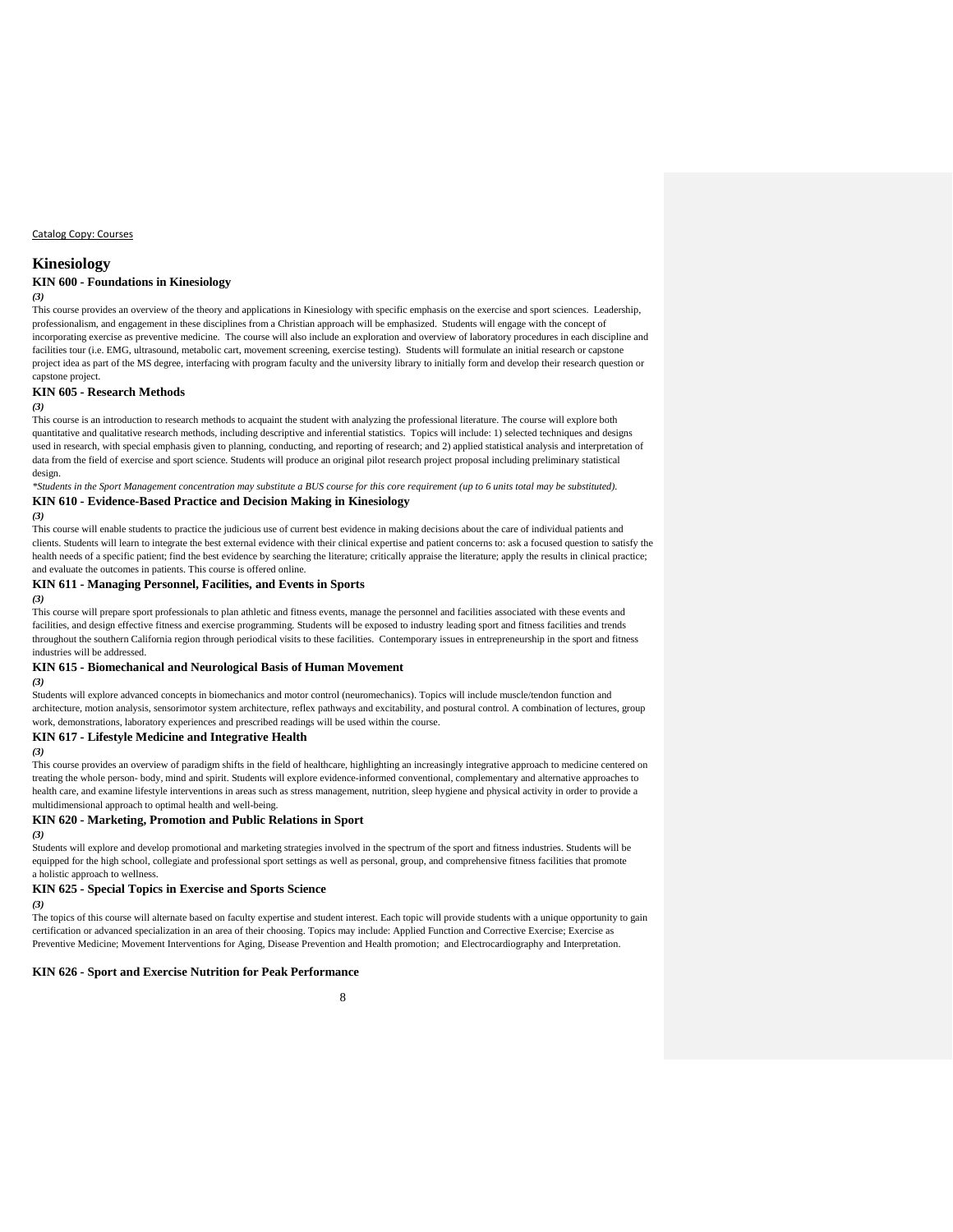#### *(3)*

Students in the fitness and sport performance professions will learn the science of nutrition, including cellular biology, digestion, and metabolism of macronutrients and micronutrients, as well as the practical applications of coaching individual clients in nutrition to enhance performance.

#### **KIN 627 - Behavior Change Models, Methods & Theories and Techniques**

#### *(3)*

This course examines widely accepted theories, models and methods for facilitating health behavior change. Topics include, but are not limited to, the transtheoretical model of behavior change,, self-determination theory, positive psychology, and motivational interviewing and productions of a students will explore the research-supported impact of behavior change techniques on the prevention and management of chronic and management of chronic and management of chronic management of chronic manag diseases and comorbidities, such as diabetes, obesity, depression and hypertension.

### **KIN 630 - Leadership in Sports**

*(3)*

Both historical and contemporary aspects of leadership theory will be applied to various aspects of the sport industry, including post-secondary education, athletics administration, and the rapidly-growing business of sport.

### **KIN 635 - Advanced Practice in Movement Interventions, Strength Training and Corrective Exercise**

#### *(3)*

This course will provide the fitness professional with in-depth expertise in various movement interventions to improve function, eliminate pain and enhance performance. Emphasis will be placed on designing individualized strength training and corrective exercise programs, and utilizing movement screening during functional interventions.

#### **KIN 636 - Clinical Exercise Testing**

*(3)*

This course emphasizes advanced study of the theoretical basis for exercise testing and practical procedures involved with pre-exercise screening and exercise testing. The course prepares students to utilize scientific rationale to design, implement and supervise exercise programming for those with chronic diseases, conditions and/or physical dysfunctions beyond cardiovascular and pulmonary disease. Students will interpret information from screening and will apply this to appropriate exercise intervention protocols. Students will be prepared to pursue certification as an *ACSM Registered Clinical Exercise Physiologist*. Note: 600 hours of preceptor-supervised clinical experience are also required for ACSM certification.

### **KIN 637 - Exercise and Nutrition for Health and Healing**

*(3)* This course evaluates the critical role that both physical activity, exercise, and nutrition play in preventing and treating chronic diseases. Students will examine current research, established guidelines and best practices in order to design and deliver comprehensive lifestyle interventions that optimize health, healing, and well-being. **Topics include KIN 638 – Clinical Exercise Physiology** *(3)* This course provides a detailed analysis of the effects of exercise on the organ systems of the body. Lecture and laboratory experiences will be related to apparently healthy populations as well as those with obesity, diabetes and metabolic syndrome. Letter Grade **KIN 640 - Finance and Economics of Sports** *(3)* **Commented [15]:** remove 'both'; add 'exercise' **Commented [16]:** remove last sentence

This course will provide students with an introduction and relevant application of the economic principles that influence athletic, sport and fitness organizations. Students will discuss and implement budgeting, financial statements, economic impact analysis and other related topics.

| <b>KIN 645 - Loaded Movement Training</b>                                                                                                                                                                                                                                                                                                                                | Formatted: Font: (Default) Times New Roman                                |
|--------------------------------------------------------------------------------------------------------------------------------------------------------------------------------------------------------------------------------------------------------------------------------------------------------------------------------------------------------------------------|---------------------------------------------------------------------------|
| $\left(3\right)$                                                                                                                                                                                                                                                                                                                                                         |                                                                           |
| This course explores the methodology of Loaded Movement Training (LMT). Students will explore how the body adapts to LMT from a neuro,<br>mechanical, and metabolic perspective and justify the use of LMT in an exercise program. Students will gain knowledge on how to design exercise<br>workouts and programs using Loaded Movement Training for Sport Performance, | Formatted: Font: (Default) Times New Roman, 9 pt<br>Formatted: Font: 9 pt |

**Commented [11]:** add 'models and methods'; remove 'techniques'

#### **Commented [12]:** add 'of behavior change' **Commented [13]:** add 'self-determination theory' **Commented [14]:** remove 'and mindfulness-based practices'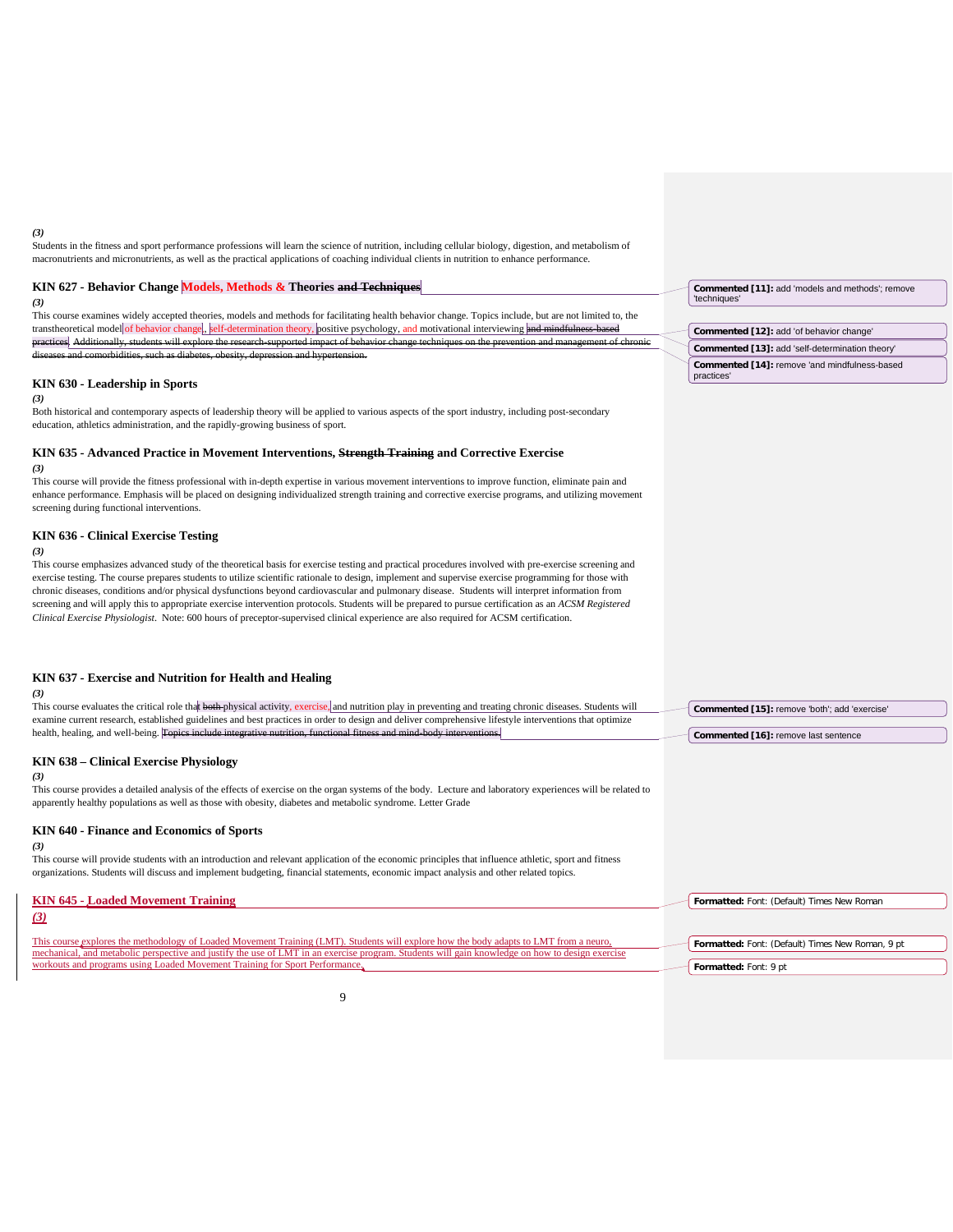#### **KIN 646 - Clinical Exercise Physiology and Metabolism**

#### *(3)*

This course provides an advanced understanding of the clinical effects and physiologic adaptations of the human body to exercise interventions. The effects of exercise on the organ systems of the body will be explored through lecture and laboratory experiences with an emphasis toward combatting obesity, diabetes, and metabolic syndrome. The clinical application of current research will occur in lab settings. **KIN 647 - Holistic Integrative Health and Wellness Coaching** *(3)* In this course, students will apply evidence-based behavior change strategies and effective communication techniques to facilitate client-centered coaching interventions. Emphasis will be placed on the development and refinement of practical coaching skills in order to empower clients to make meaningful and sustainable lifestyle changes. This course will also survey the current landscape and future opportunities within the evolving field of health and wellness coaching in order to prepare students for work in a variety of settings **KIN 650 - Research Project Seminar in Kinesiology** *(2)* This course provides students with guidance in the research process to deepen knowledge in an area of their professional interest. Students will complete and present an original research project including preliminary statistical design, data collection, data analysis, and presentation of results. **KIN 651 - Seminar in Kinesiology** *(2)* This course will engage students in relevant Kinesiology issues in order to solve current problems and lead future initiatives. Industry experts will be invited to present on a broad range of topics including sport and fitness entrepreneurship, faithful leadership, media and public relations, sport and fitness technology, corporate wellness, behavior change and other topics of interest to students. **KIN 656 - Clinical Exercise Prescription** *(3)* This course prepares students to utilize scientific rationale to design, implement and supervise exercise programming for patients with chronic diseases, conditions and/or physical dysfunctions of the cardiovascular, pulmonary, metabolic, musculoskeletal, neuromuscular, and immunologic systems. <del>Students will interpret information from pre-exercise screening and exercise testing and will apply this information to appropriate exercise</del> eek. Students will be prepared to pursue certification as an ACSM Registered Clinical Exercise Physiologist. Note: 600 hours of preceptor-supervised clinical experience are also required for ACSM certification. Prerequisite(s): KIN 636 or consent of Instructor **KIN 657 - Behavioral Health Wellness Entrepreneurship** *(3)* **Commented [17]:** remove extra 't' **Commented [18]:** remove 'holistic'; add 'integrative' **Commented [19]:** add 'and wellness' **Commented [20]:** remove sentence **Commented [21]:** add 'or consent of Instructor' **Commented [22]:** remove 'behavioral health'; add 'wellness'

This course provides health and wellness professionals with a practical framework for entrepreneurship, emphasizing key principles for business success. Students will develop and apply entrepreneurial knowledge and skills necessary to make informed professional decisions regarding starting a new entrepreneurial opportunity, joining an entrepreneurial endeavor, acquiring an established business or creating a new venture within an existing organization.

### **KIN 660 - Directed Readings**

#### *(1)*

This course provides advanced study in the essential research of a specific discipline in Kinesiology. Fundamental skills in reading and evaluating research will be acquired, including examining research paradigms, critically appraising study design and findings, and determining the practical relevance of the results. This course may be repeated for up to 2 units of credit.

Prerequisite(s): KIN 605, KIN 610 or equivalent.

### **KIN 667 - Disruptive Health Technologies**

*(3)*

This course evaluates effective uses of disruptive health technologies within the health and wellness industries to support long-term behavior change and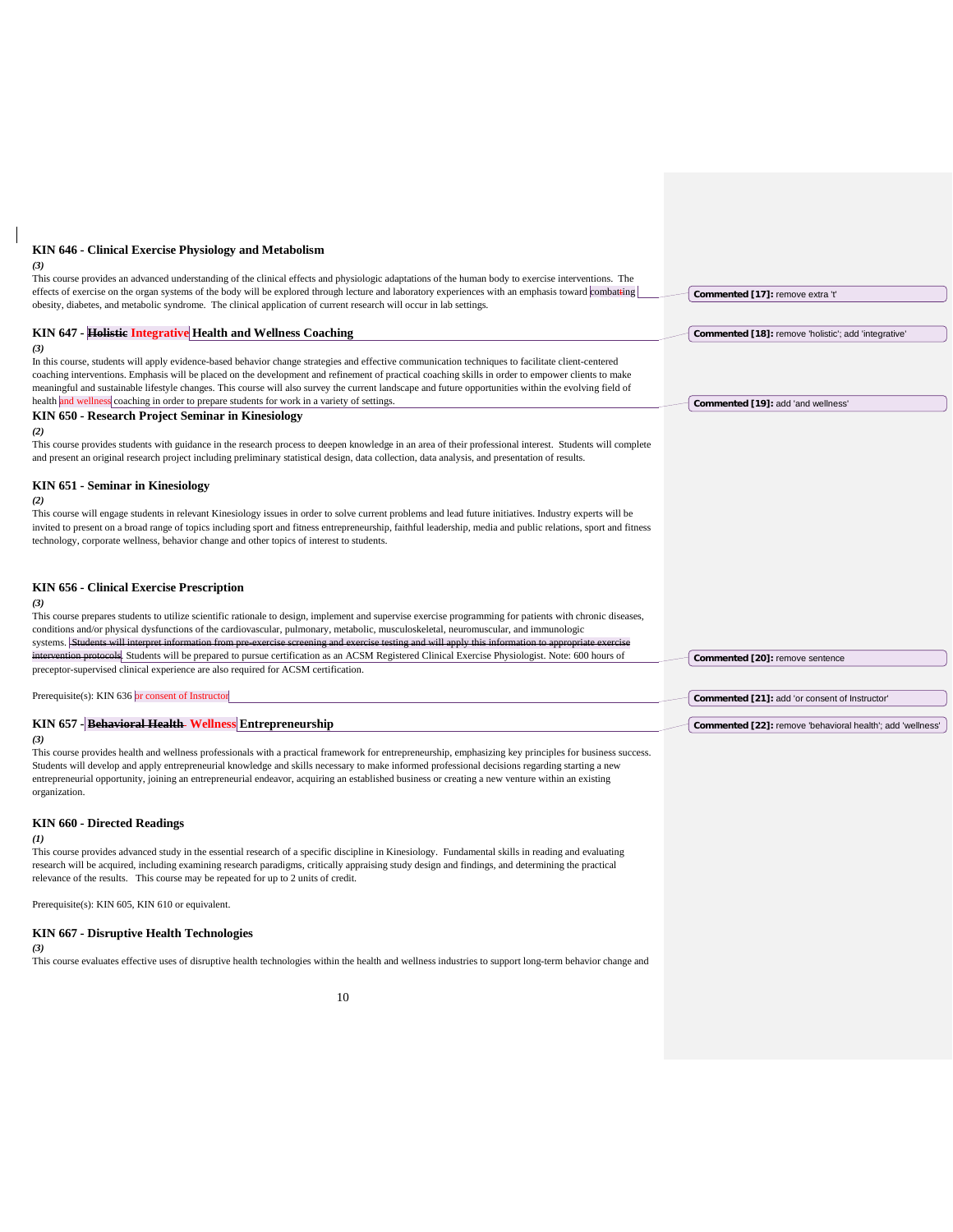improved well-being. Students will examine the science, design and real world application of these innovative technologies as an affordable and practical tool to deliver lifestyle interventions aimed at preventing and managing chronic disease.

#### **KIN 675 - Gross Anatomy of the Musculoskeletal System**

*(3)*

This course provides students with an intensive four-week experience in anatomical cadaver dissection and the application of structure to kinesiological function. The primary purpose of this course is to provide clinicians with a solid anatomical basis for understanding normal and abnormal function of the musculoskeletal system. This information is essential for the development of effective treatment interventions. There is an additional fee of \$250 to supplement cadaver dissection associated with this course.

Prerequisite(s): Human Anatomy and Physiology or consent of Instructor.

#### **KIN 687 - Mind-Body Medicine**

#### *(3)*

This course explores the dynamic interplay between mind, body, and behavior. Students will examine how emotional, mental, social, and spiritual factors affect health and well-being. Emphasis will be placed on evaluating mindfulness practices and integrative approaches to increase self-awareness, enhance self-care, and cultivate resilience in both patients and wellness professionals.

#### **KIN 688 - Internship or Practicum in Kinesiology**

*(1-3)*

The Internship or Practicum experience provides the student with practical knowledge and direct and relevant experience in their chosen discipline. Students may arrange the site(s) of internship or may inquire with their faculty advisor about opportunities in the San Diego region. Students can repeat KIN688 and are required to complete 3 units total.

Prerequisite(s): Consent of Instructor.

#### **KIN 695 - Comprehensive Examination**

#### *(0)*

The comprehensive examination tests mastery of applied and theoretical concepts appropriate for the Master of Science degree. Exams consist of a oneday written exam (4-6 hours). \$150

Prerequisite(s): Consent of Instructor.

### **KIN 698 - Capstone Project**

#### *(3)*

This course provides an extended experience for the student to produce a final project on a specific topic of professional interest. Under the direction of a faculty advisor and thesis committee, and after completing KIN 600 and KIN 605, the student will conduct further data and will advance through the preparation and defense of a capstone project. This course aims to enable graduate students to gather and/or analyze data to advance their field and professional standing. The qualified student will have previously defended a project proposal successfully in KIN 605.

Prerequisite(s): KIN 605 or equivalent, and consent of Program Director.

#### **KIN 699 - Thesis**

### *(3)*

This course provides an extended research experience for the student in a specific topic of professional interest. Under the direction of a faculty advisor and thesis committee, and after completing KIN600 and 605, the student will conduct further empirical research and will advance through the preparation and defense of a thesis or capstone project. Course Aim: This course aims to enable graduate students to conduct original research to advance their field and professional standing. The qualified student will have previously defended a thesis proposal successfully in KIN 605.

Prerequisite(s): KIN 605 or equivalent, KIN 650, KIN 660 and consent of Program Director.

**Commented [23]:** Added course description and new number (formerly under KIN 625)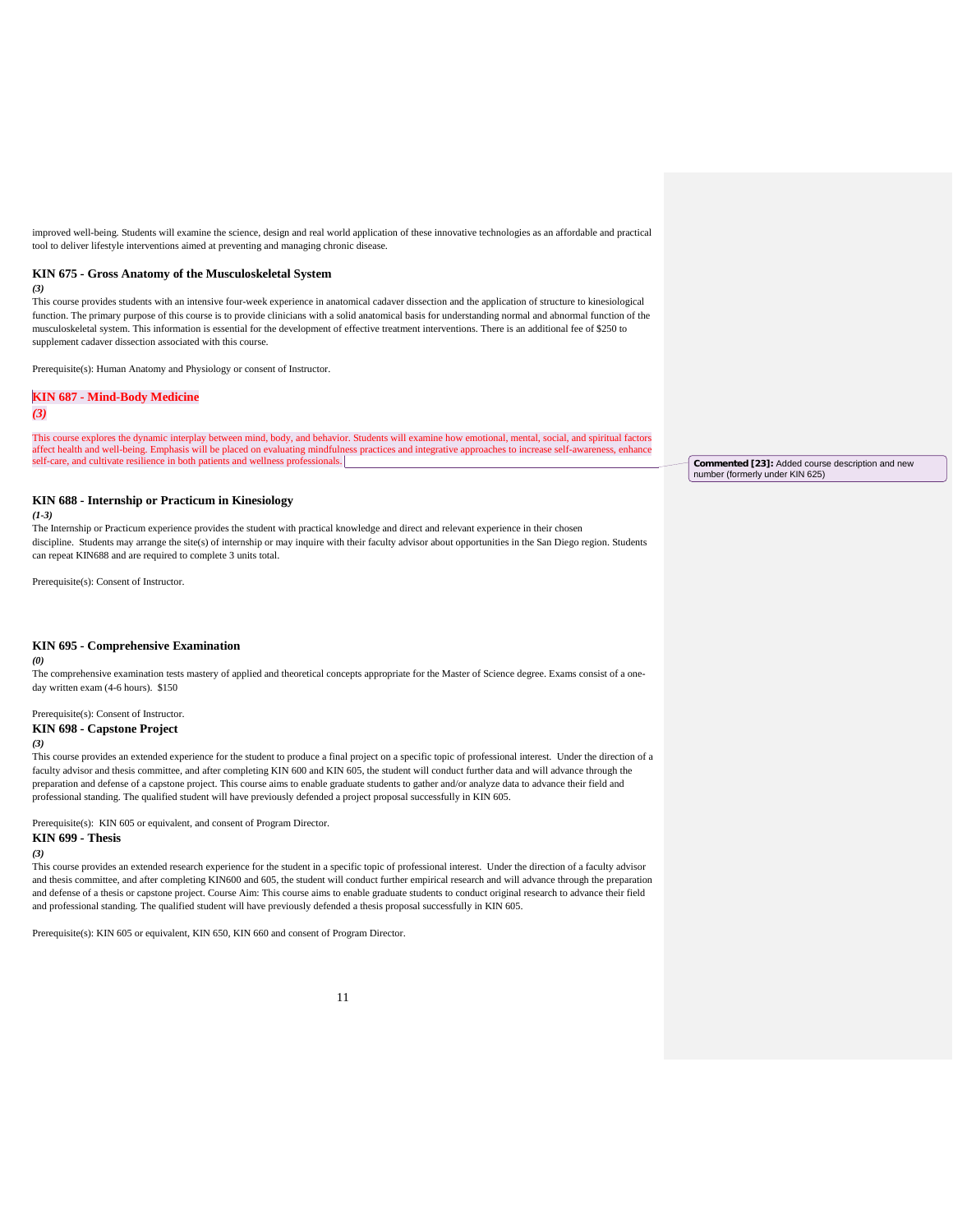# **Academic Policies Committee**

# **Long Form Proposal Template**

# **Section 1: Proposal Summary**

- 1. **Today's date: October 25, 2017**
- 2. **Academic Unit Name: Kinesiology**
- 3. **Submitted by: Nicole Cosby**
- **4. Recorded Department/School Vote** (Please provide the number and percentage of department/school faculty who voted in approval for this proposal): 100%
- **5. Academic Year** (Provide academic year and semester changes are to take place): **Summer 2018**
- 6. **Is this proposal a result of a Program Review (Yes/No)?** If not, please provide explanation: No, this is as a result of changes in the professional standards of athletic training. Please see below for rationale in section 3 of this document
- 7. **Overall Proposal Rationale (**Briefly describe the nature of the proposed changes or the proposed new academic offering): Please see section 3

# **Section 2: Impact**

- **1. Impact on Other Department(s)/School(s)** (Are there other departments/schools impacted by this proposal? If so, how did the other department[s]/school[s] vote on this proposal?): There are no departments/schools impacted by these changes.
- 2. **Impact on Library Services**:
	- a. Will there be any new library acquisitions needed to support the proposed changes? (Yes/No): No
	- b. If yes, please contact the Director of Ryan Library and provide further information below.
		- i. Provide the date the director was contacted: Briefly describe the needed acquisitions:

# **Section 3: What and Why**

**Proposals** (For each proposal or group of proposals, provide a description and rationale.): **WHAT** 

- 1. **Overall Proposal Description (**In one sentence, describe the nature of the proposed changes or the proposed new academic offering): To add a Master's of Science in Athletic Training and to phase out the undergraduate Athletic Training, BA. Additionally, add a Pre-Allied Health Concentration in the Exercise and Sport Science Major, drop XXX course from XX program. Item 2: To add XX course as a requirement", etc. Some proposals will only have 1 item. Add item lines as needed.):
	- a. Item 1: To delete the Bachelors of Arts Athletic Training major (Beginning Fall 2018, the athletic training will longer be offered to incoming students as a major, additionally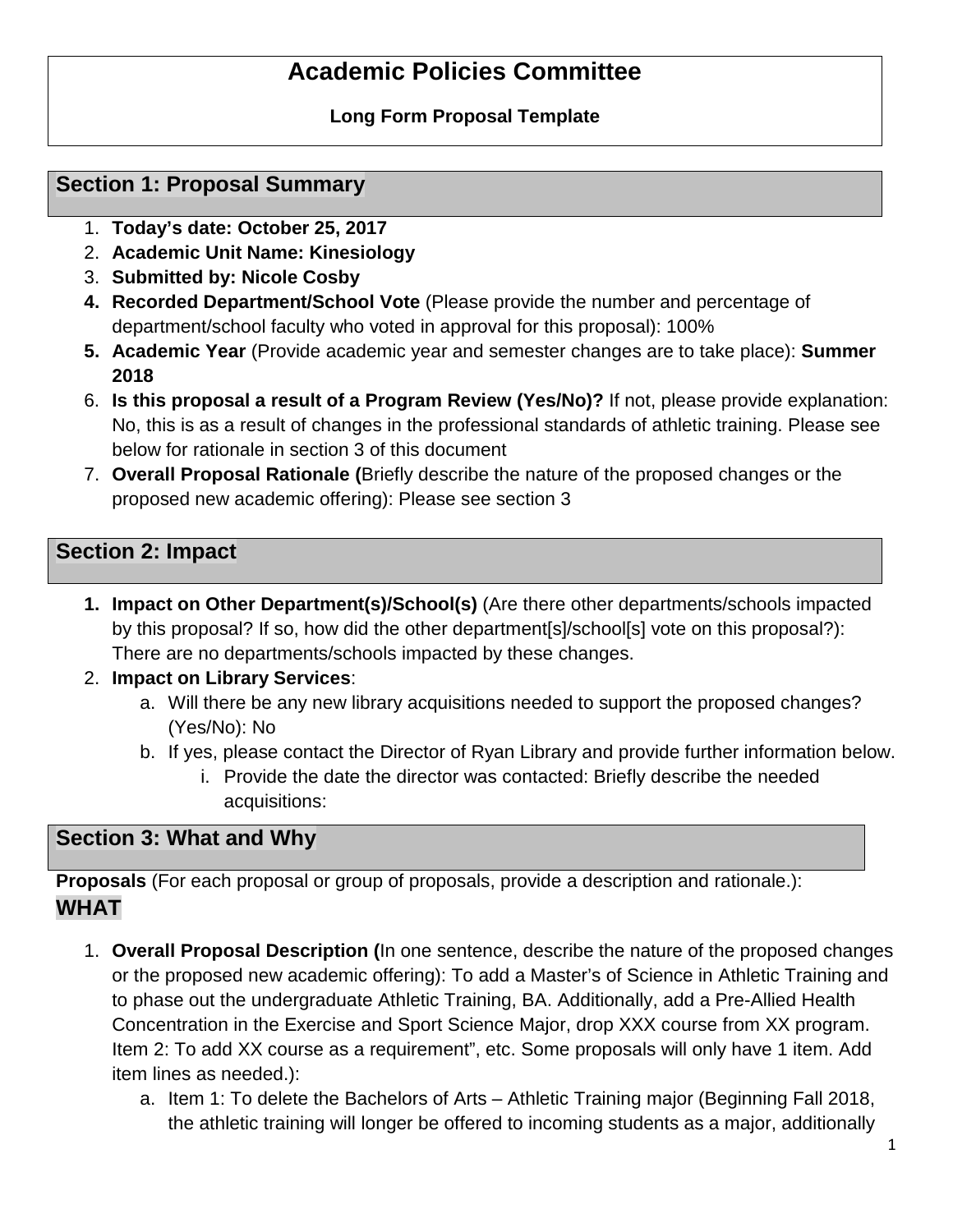we will begin a teach out plan and courses (see Table 1 for sequential deletion of courses by years).

- b. Item 2: To Add a Pre Allied Health concentration to the current Exercise and Sport Science Major as a curricular route for undergraduate students to matriculate into the MS-AT (the short version of the GESC proposal for the new MS-AT can be found in Appendix B)
- c. Item 3: To Add the following two courses (3 units) to the Pre Allied Health concentration of the current Exercise and Sport Science major (please see Appendix A for course syllabi and course learning outcomes):

KIN 327L – Applied Biomechanics Laboratory (1)

Course Description: This class is designed to allow students to analyze human movement using laboratory and clinically based measures. The course will focus on the development of techniques of human movement analysis from structural and functional points of view. It will incorporate principles of mechanics as they apply to the analysis of human motion based on the anatomical, neuromuscular and mechanical principles learned in biomechanics class.

KIN 375 – Movement Interventions and Corrective Exercise (2)

Course Description: This course will provide an integrated approach to restoring and maximizing the human movement system. This course is designed to prepare the student to help clients/patients improve quality of movement. Through a practical and hands on approach students will learn how to analyze the functional aspect of human movement and identify impairments in the human movement system (postural abnormalities and muscular imbalances). Students will also learn how to prescribe functional exercises to correct faulty movement patterns in order to prevent client/patient injuries and improve performance.

# **WHY**

**1.General** Rationale (Please provide a one-sentence rationale for this proposal.):

The Commission on the Accreditation of Athletic Training Education (CAATE) has changed its accreditation standards to require students to earn a master's degree by 2022 in order to sit for the national board of certification examination for athletic trainers. In order to maintain a curricular route at PLNU to prepare Athletic Trainers for the board exam, and also to reach a new population of students at the graduate level for a career in athletic training, we plan to phase out the undergraduate athletic training major and propose a new Master's of Science in Athletic Training (MSAT). To allow for current PLNU undergraduate students to matriculate into the MSAT, we propose to add a new concentration within the current Exercise and Sport Science Major (i.e. Pre-Allied Health).

**2.Mission (**How do the proposed changes support the mission of the university?):

The Pre-Allied Health concentration within the current Exercise and Sport Science major carries out the mission of PLNU to prepare students to serve others as an expression of their Christian faith in the arena of orthopedic healthcare and for some of the students in this concentration Athletic Training. The comprehensive nature of this newly formed concentration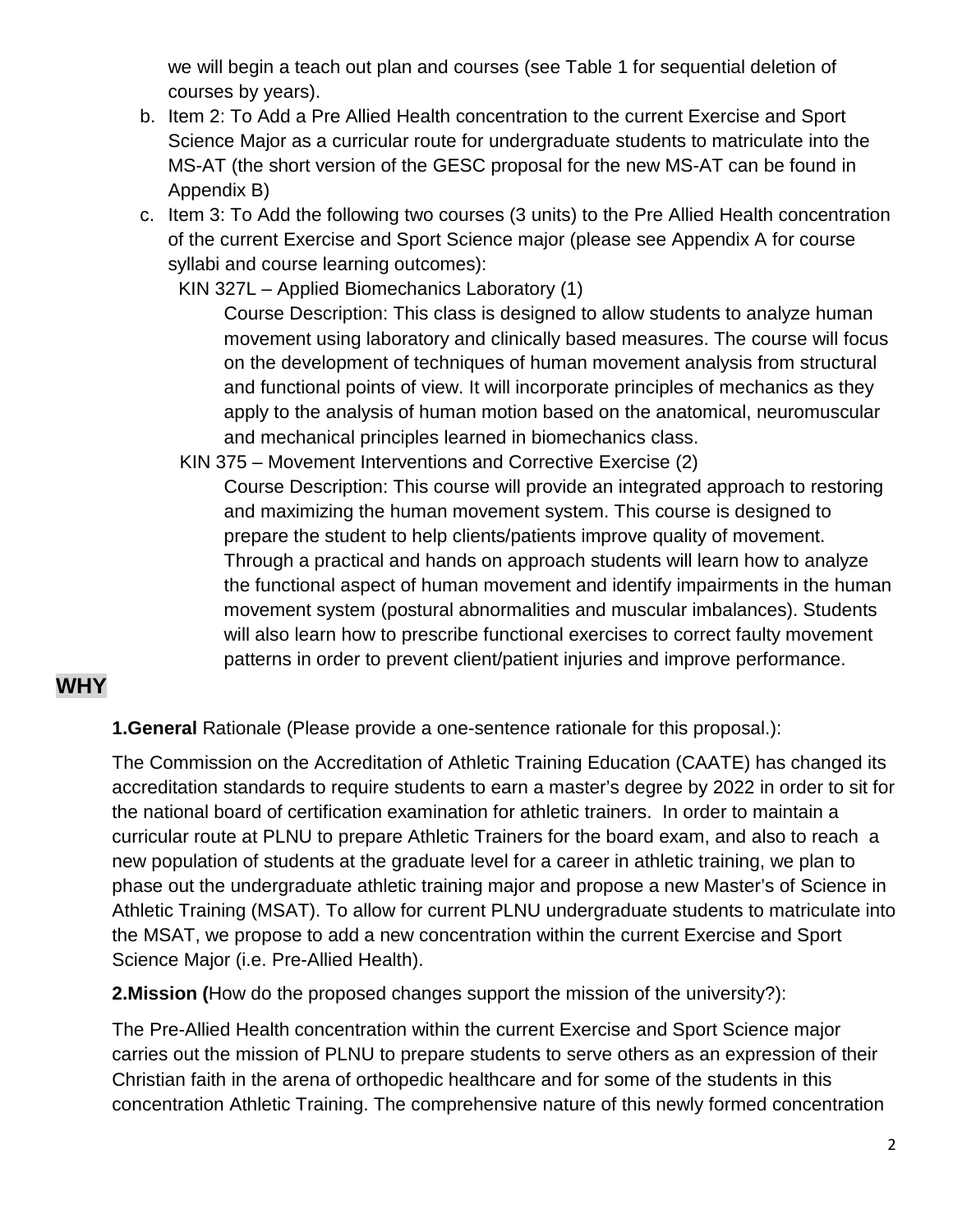within our existing major helps shape and mold students into forward and innovative thinkers that are capable of serving people in need of treatment throughout the world and will be one of the major things that distinguishes them among their peers. Additionally, this concentration serves a larger population of students who will either leave Point Loma (pre-chiropractor and pre-occupation therapy) or stay here (pre-athletic training) to increase their knowledge in graduate school. The overall goal of the concentration as it is with the other two concentrations in the major (Sport Performance and Physical and Education and Fitness Professional) is to train up competent Christian scholars who are capable of providing healthcare services to individuals seeking healthcare and to do so in a way that reflects their relationship with Christ.

2. Please provide additional rationale

### **Item #1**

See general rationale in the WHY section #1

### **Item #2**

Historically, our largest major Applied Health Science was designed to prepare students for graduate school in physical therapy, physician's assistant and medicine. Graduate schools for each of the professions aforementioned all have many science prerequisites. Within the last 2- 3 years we have experienced an increased number of students with an interest in occupational therapy and chiropractic care. These students generally choose Applied Health Science as a major, however the science requirements for graduate school in these two particular vocations does not support the need for these students to take the number of science courses required within the Applied Health Science major (examples of science class not needed: CHE 152 -General Chemistry, BIO 210 – Cell Biology and Biochemistry, BIO 220 – Microbiology of Infectious Diseases). The Pre-Allied Health Concentration within the current Exercise and Sport Science major serves two purposes: (1) it offers a route for students interested in allied health careers that do not require the large number of science classes that are required in our Applied Health Science major. This new concentration (see catalog copy attached) is much like our Applied Health Science major in that it creates a way for students to be prepared for graduate school by allowing students to choose upper division electives that might prepare them for graduate school while not forcing the student to take science courses that are not required by graduate schools they are applying to and (2) it will serve as a curricular route for Pre-Athletic Training students who wish to enter into the Master of Science of Athletic Training graduate program (being proposed and currently evaluated by GESC). **What impact will it have on the size of the major:** We project that the Pre-Allied Health concentration would increase in size. Since the undergraduate athletic training program will no longer be offered and this concentration will serve as a curricular route to the MSAT the major will increase by at least 20-30 students. We also project that when the concentration is approved preoccupational therapy and pre-chiropractic students will also switch from Applied Health Science to Exercise and Sport Science, choosing the Pre-Allied Health Concentration. We estimate that 10-15 students from Applied Health Science will switch. Overall, a net increase of 30-45 students in the Exercise and Sport Science major.

### **Item #3**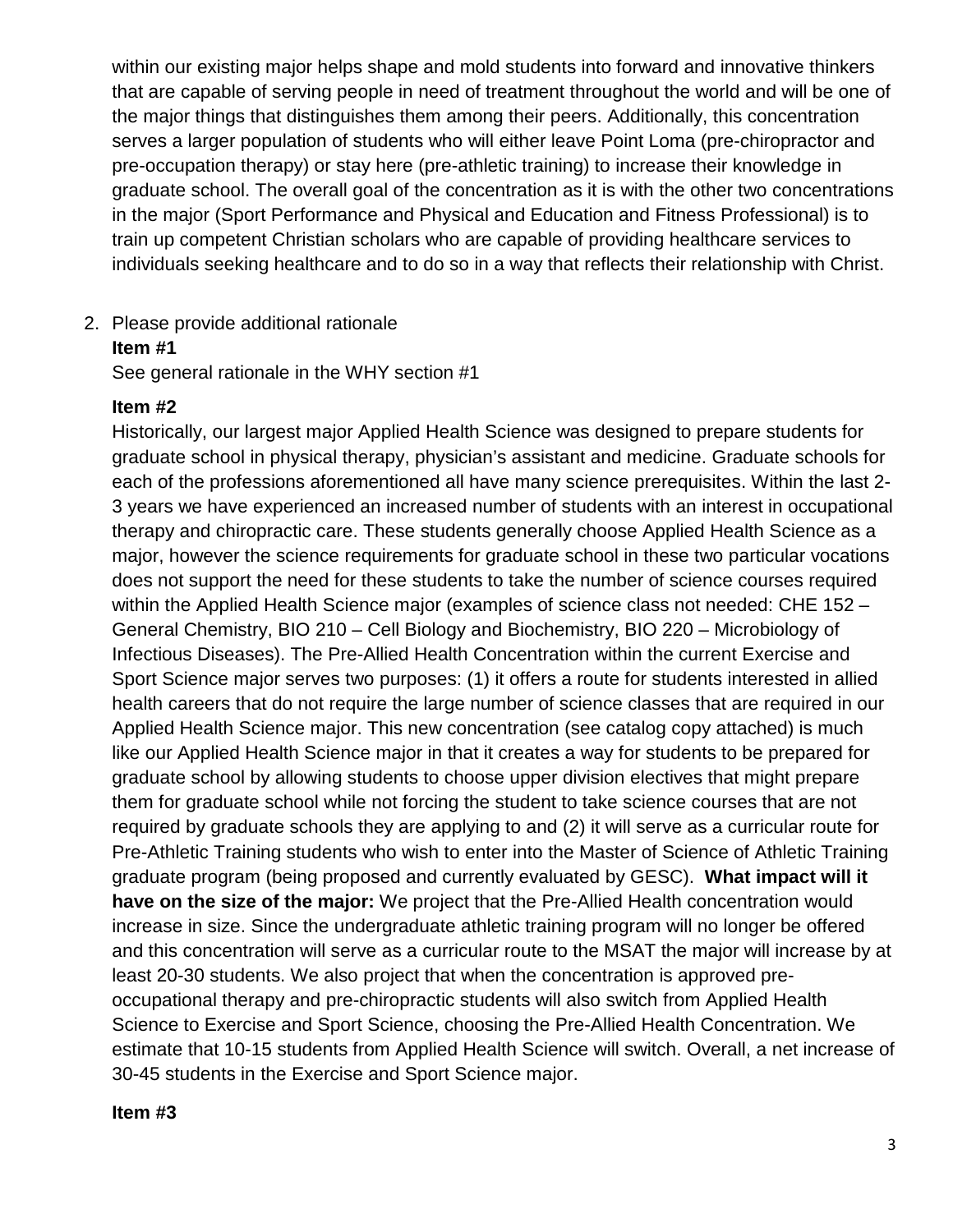We are proposing the addition of two required upper division courses within the Pre-Allied Health Concentration. Those courses are: KIN 327L – Applied Biomechanics Laboratory and KIN 375 – Movement Interventions and Corrective Exercise. Several factors have led to this decision: (1) within the current Exercise and Sport Science major our two other concentrations (Sport Performance and Physical Education and Fitness Professionals) take EXS 480 – Leadership in the Fitness Professions (3 units). This course is a seminar style course that surveys general organizational leadership principles and their application to the organization and administration of the health/fitness, coaching and physical education professions. Overall, this course really serves and prepares students in the two concentrations to be successful in their vocation but is not intended for the pre-allied health student who will not need this course for graduate school or benefit from the content being taught. (2) KIN 327L (1 unit) and KIN 375 (2 units) are courses that not only prepare students for graduate school they also align with the shift in the allied health professions towards functional movement and assessment. Additionally, these two courses increase our student's skill sets and prepare them to be successful clinicians. In some cases, our students could graduate with an additional certification at the conclusion of KIN 375 – Movement Interventions and Corrective Exercise (3) Currently, our KIN 327 – Biomechanics course is an 8-week quad course. Both the professor(s) of the course and student feedback indicate the need for more time in a lab setting to apply the material learned in lecture.

# **Section 4: Catalog Copy**

- Step 1:
	- o In the Catalog Review folder (H:\Catalog Review) provided by the VPAA Office use *track changes* to make necessary revisions to the proposed catalog text. This applies to programs, concentrations, or certificates for graduate programs and for majors, minors, concentrations or certificates for ADC programs. This proposed text will accompany the proposal.
- Step 2:
	- o Arrange a meeting with the APC chair and Records liaison to review the catalog text proposal and receive assistance in submission of proposed catalog copy. Include this with your proposal.

# **\*\*\*\*FOR NEW PROGRAMS ONLY\*\*\*\***

- A. **Course Learning Outcomes**: Please see Appendix A for new course syllabi for the new courses within the Pre-Allied Health concentration
- **B. Assessment Plan**: None

**Summary Checklist** 

**Review course and staffing impact with your academic unit's direct report (College Dean or Provost).**

**Total course additions:** 2 courses added (see catalog copy changes) **Total course deletions:** 9 courses deleted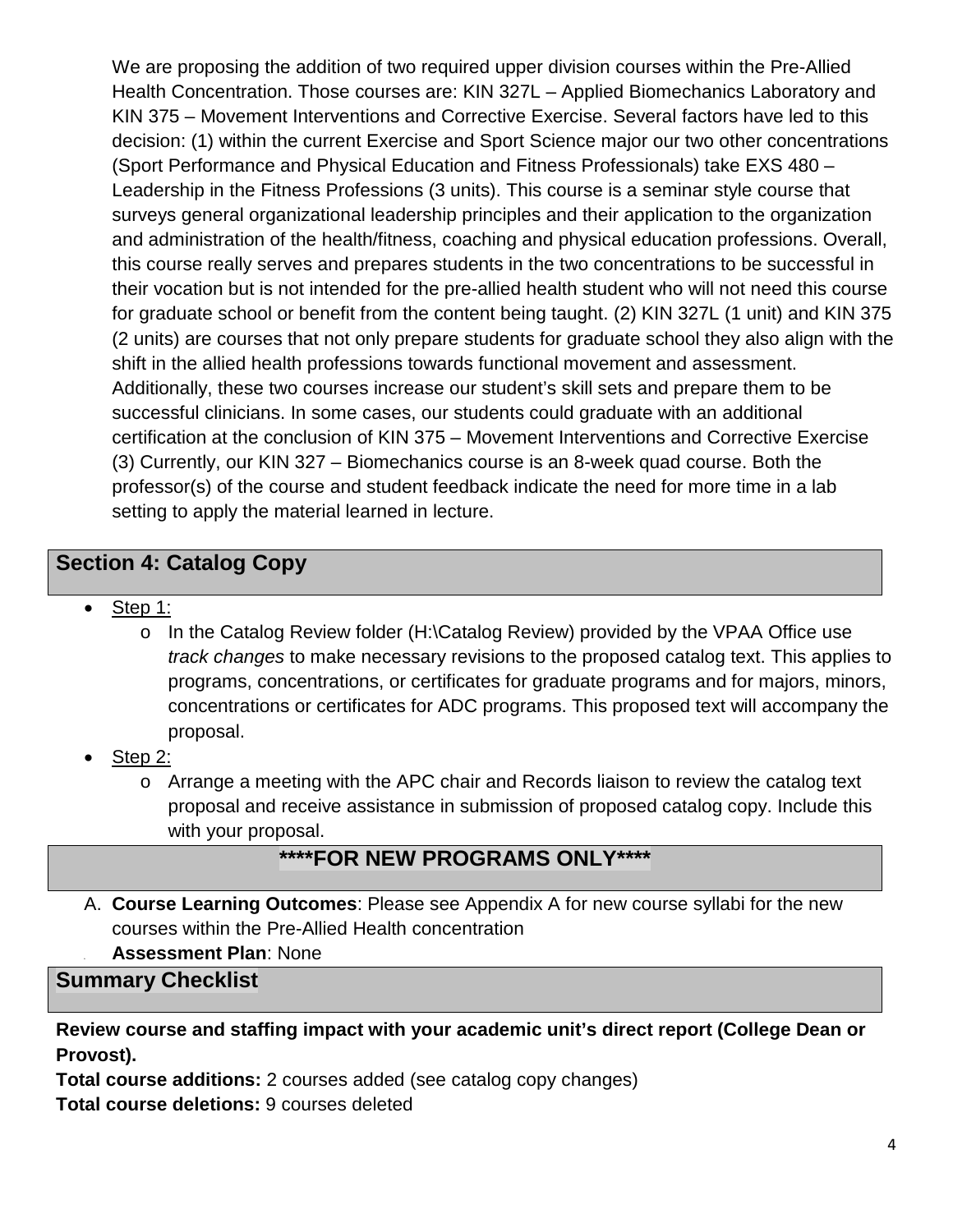# **Total unit additions:** 3 units added

**Total unit deletions:** 22 units deleted (See Table 1 below for courses to be deleted and dates those courses will be deleted)

**Net unit/class increase/decrease:** Overall decrease of 19 units and 7 courses

**Staff impact (increase or decrease):** No full time staff increase. Adjunct faculty will teach the new courses.

Rotation of courses or deletions of sections to accommodate additions: Overall, 9 courses (22 units) will be deleted from the undergraduate offering in Kinesiology between the years of 2018-2020.

| Course #      | Course name                                    | <b>Units</b> | Last Year Taught |
|---------------|------------------------------------------------|--------------|------------------|
| <b>ATR290</b> | Clinical Internship I                          | 3            | 2017-2018        |
| ATR291        | Clinical Internship II                         | 3            | 2017-2018        |
| <b>ATR415</b> | <b>Therapeutic Modalities</b>                  | 3            | 2017-2018        |
| ATR420        | Pharmacology                                   | 1            | 2017-2018        |
| ATR390        | <b>Clinical Practicum I</b>                    | 3            | 2018-2019        |
| ATR391        | <b>Clinical Practicum II</b>                   | 3            | 2018-2019        |
| ATR460        | Leadership and Management in Athletic Training | 3            | 2019-2020        |
| ATR493        | Clinical Preceptorship I                       | 2            | 2019-2020        |
| ATR494        | Clinical Preceptorship II                      | 1            | 2019-2020        |

Table 1. Sequence of Course Deletions from Kinesiology Course Offerings

**I have reviewed this proposal and the items above and believe the proposal meets all university requirements and is ready for APC review.**

**Department or School Direct Report:**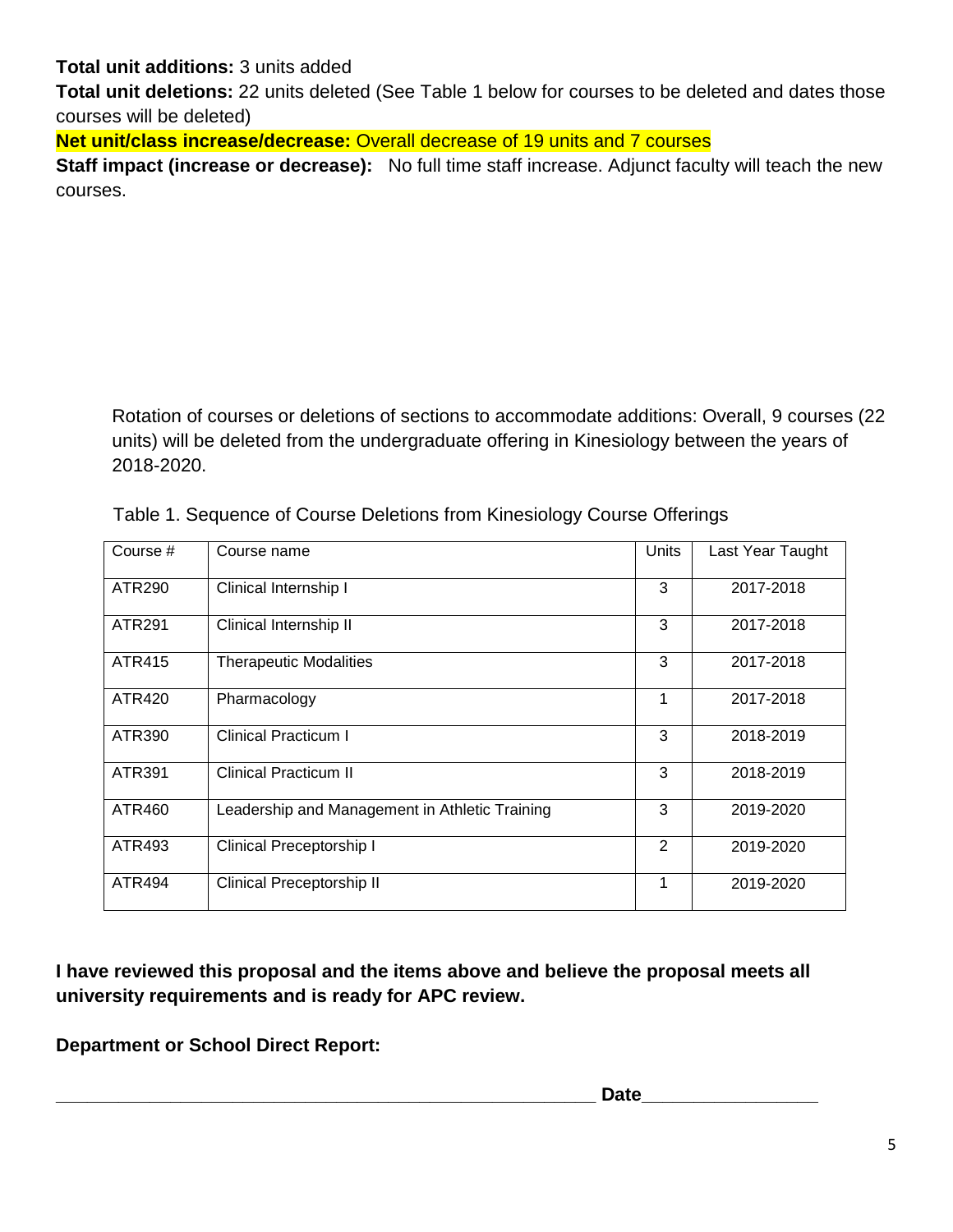**\_\_\_\_\_\_\_\_\_\_\_\_\_\_\_\_\_\_\_\_\_\_\_\_\_\_\_\_\_\_\_\_\_\_\_\_\_\_\_\_\_\_\_\_\_\_\_\_\_\_\_\_ Date\_\_\_\_\_\_\_\_\_\_\_\_\_\_\_\_\_**

**Appendix A Course Syllabi for Pre-Allied Health Concentration in Exercise and Sport Science**

**Department of Kinesiology**

**KIN 327L**

PLNU forward

**Applied Biomechanics Laboratory**

**1 unit**

| <b>Meeting days:</b>     | <b>Instructor:</b>   |
|--------------------------|----------------------|
| <b>Meeting times:</b>    | <b>Phone:</b>        |
| <b>Meeting location:</b> | E-mail:              |
| <b>Prerequisites:</b>    | <b>Office hours:</b> |

## **PLNU Mission To Teach ~ To Shape ~ To Send**

Point Loma Nazarene University exists to provide higher education in a vital Christian community where minds are engaged and challenged, character is modeled and formed, and service becomes an expression of faith. Being of Wesleyan heritage, we aspire to be a learning community where grace is foundational, truth is pursued, and holiness is a way of life.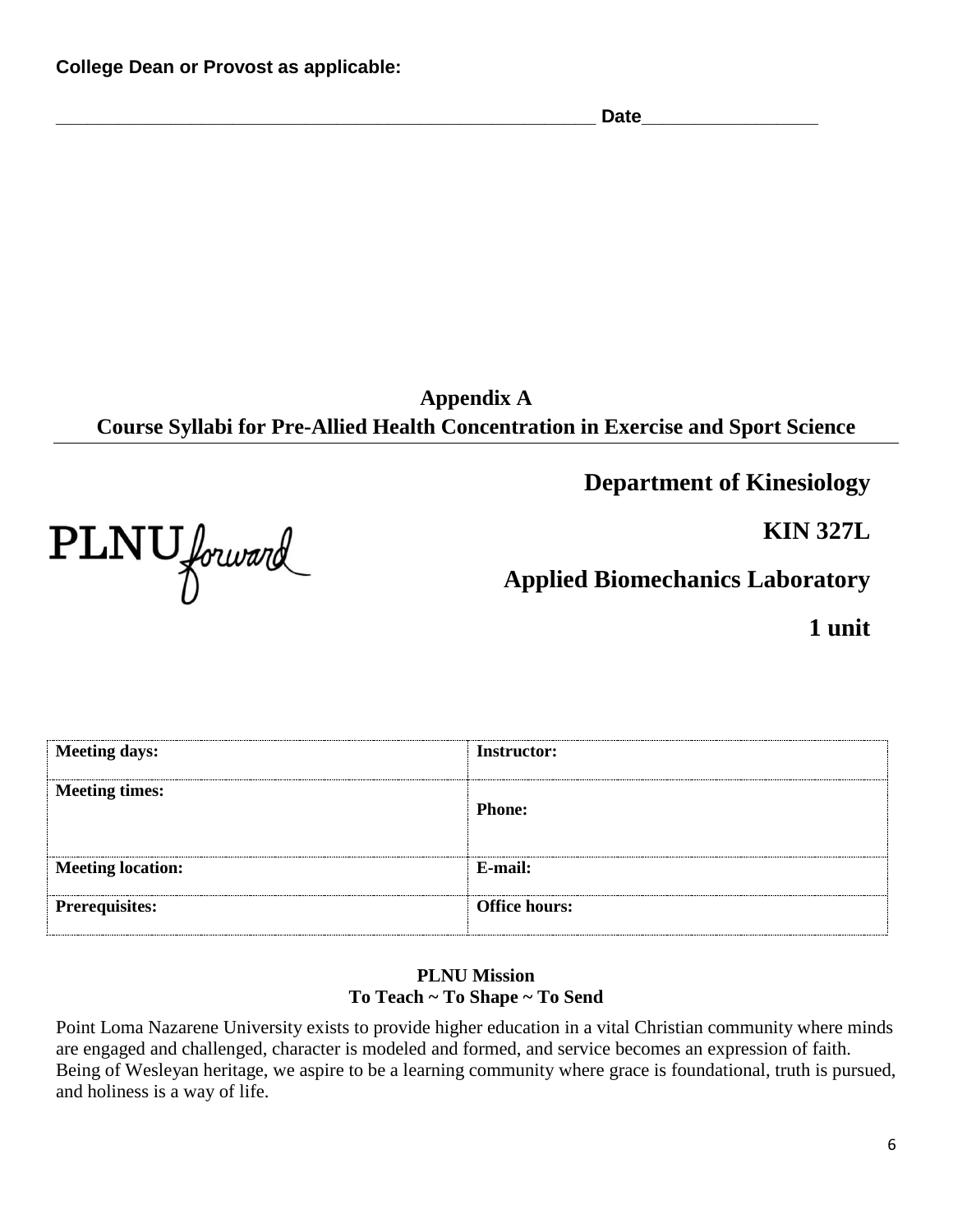# **COURSE DESCRIPTION**

This class is designed to allow students to analyze human movement using laboratory and clinically based measures. The course will focus on the development of techniques of human movement analysis from structural and functional points of view. It will incorporate principles of mechanics as they apply to the analysis of human motion based on the anatomical, neuromuscular and mechanical principles learned in biomechanics class.

# **STUDENT LEARNING OUTCOMES**

- 1. Students will acquire knowledge and experience necessary to structurally, functionally and mechanically analyze patients
- 2. Students will be able to demonstrate how bones, joints and muscles serve as components of human levers, acting in accordance with the laws of mechanics
- 3. Students will be able to recognize normal and abnormal movement patterns in the upper and lower extremities
- 4. Student will be able to make appropriate recommendations about modifying performance based on movement patterns and mechanics

# **REQUIRED TEXTS AND RECOMMENDED RESOURCES**

▪Flanagan, S.P. (2014). *Biomechanics: A Case-Based Approach.* Burlington, MA: Jones & Bartlett Learning. (Also available in digital format here: [http://www.coursesmart.com/9781284027686\)](http://www.coursesmart.com/9781284027686) ▪Lab handouts will be provided throughout the quad via Canvas.

# **ASSESSMENT AND GRADING**

- **Lab Assignments:** There will be three lab assignments worth 10 points each to be scheduled throughout the quad. These assignments will vary in difficulty depending on the unit covered in class but they provide an excellent review of key concepts covered during the semester. (30 pts total)
- Will be administered in class and will consist of multiple choice and T/F questions. (100 pts total)
- **Group Presentation:** Students will create groups of 3-4 and create a power point presentation addressing a topic in the current literature of biomechanics. Groups will be formed in Week 1 of class and presentations will take place the Wednesday during Week 7 of class. Materials will be handed out in class and a rubric with instructions will be on Canvas. (100 pts total)
- **Participation:** This is a fast paced class covering much material in a short amount of time. Attendance and participation, collaborating with your peers and participating in preclass review, is essential for an optimal learning environment. Being late or absent from class may result in lower participation points as students cannot participate if they are not present. (50 pts total)

| <b>ASSESSMENT</b> | <b>POINTS</b> |
|-------------------|---------------|
|                   |               |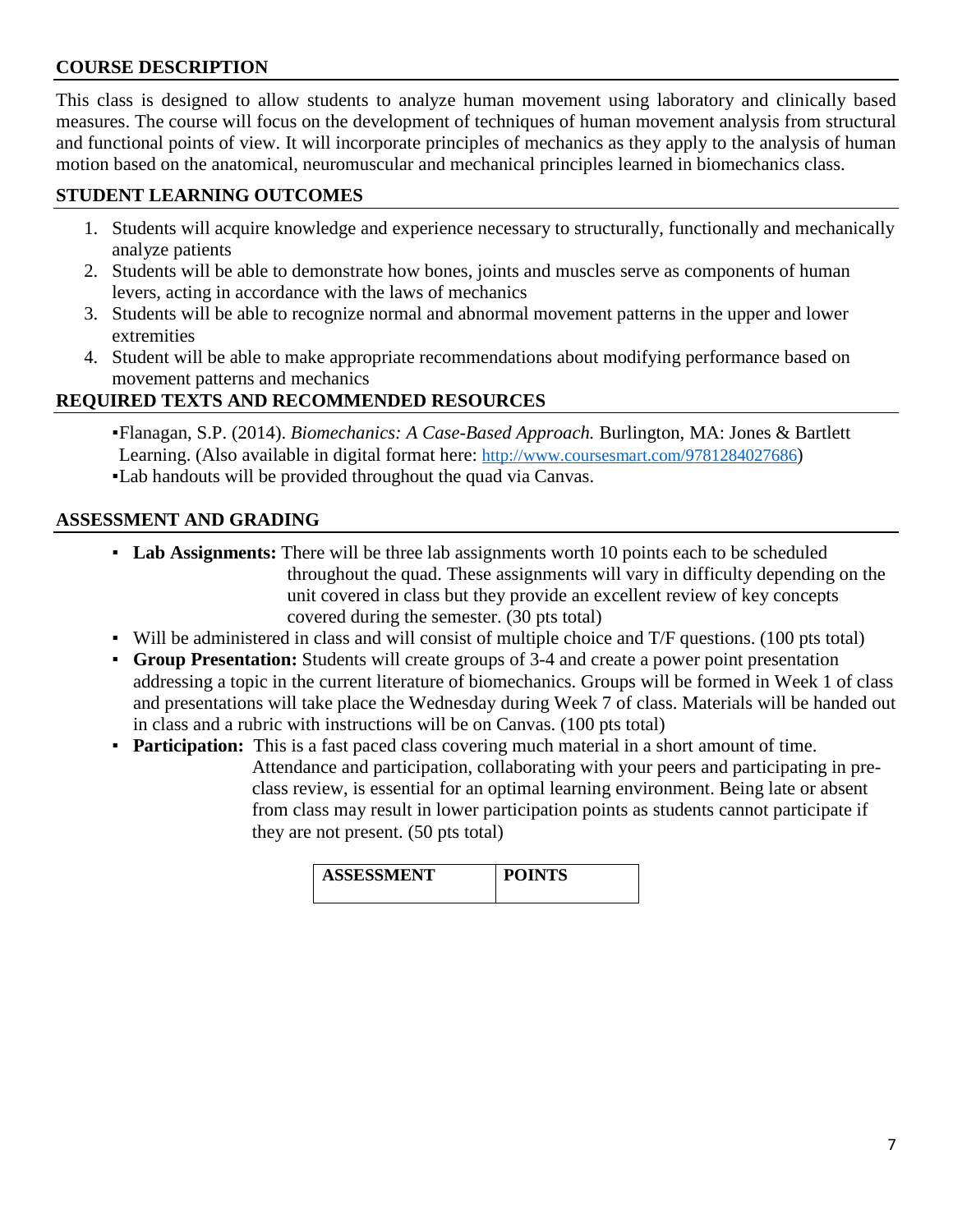| Lab Assignments x 6                              | 50  |
|--------------------------------------------------|-----|
| <b>Group Presentation</b>                        | 100 |
| Kinetic/Kinematic                                | 100 |
| <b>Analysis Upper</b>                            |     |
| <b>Extremity</b>                                 |     |
| Kinetic/Kinematic                                | 100 |
| <b>Analysis Lower</b>                            |     |
| <b>Extremity</b>                                 |     |
| <b>Gait Analysis</b><br><b>Application paper</b> | 100 |
|                                                  |     |

| Grade        | Percentage Points |
|--------------|-------------------|
|              |                   |
| A            | 93-100            |
| $A-$         | 90-92             |
| $B+$         | 87-89             |
| B            | 83-86             |
| $B -$        | 80-82             |
| $C+$         | 77-79             |
| $\mathsf{C}$ | 73-76             |
| $C-$         | 70-72             |
| $D+$         | 67-69             |
| D            | 62-66             |
| $D-$         | $60 - 62$         |
| F            | $0 - 59$          |

# **ATTENDANCE AND PARTICIPATION**

Regular and punctual attendance at all classes is considered essential to optimum academic achievement. If the student is absent from more than 10 percent of class meetings, the faculty member has the option of filing a written report which may result in de-enrollment. If the absences exceed 20 percent, the student may be deenrolled without notice. If the date of de-enrollment is past the last date to withdraw from a class, the student will be assigned a grade of W or WF consistent with university policy in the grading section of the catalog. Although attendance will be rarely taken, there is a strong negative correlation between number of absences and grade percentage in this class.

### **INCOMPLETES AND LATE ASSIGNMENTS**

▪ All assignments are to be submitted/turned by the beginning of the class session when they are due.

Late assignments will be deducted 20% and if over 1-week late the resulting score will be a 0.

Missed exams may ONLY be made up with a legal, written excuse. A missed exam for an

approved reason MUST be completed prior to returning to the next class meeting.

# **ACADEMIC HONESTY POLICY**

Students should demonstrate academic honesty by doing original work and by giving appropriate credit to the ideas of others. Academic dishonesty is the act of presenting information, ideas, and/or concepts as one's own when in reality they are the results of another person's creativity and effort. A faculty member who believes a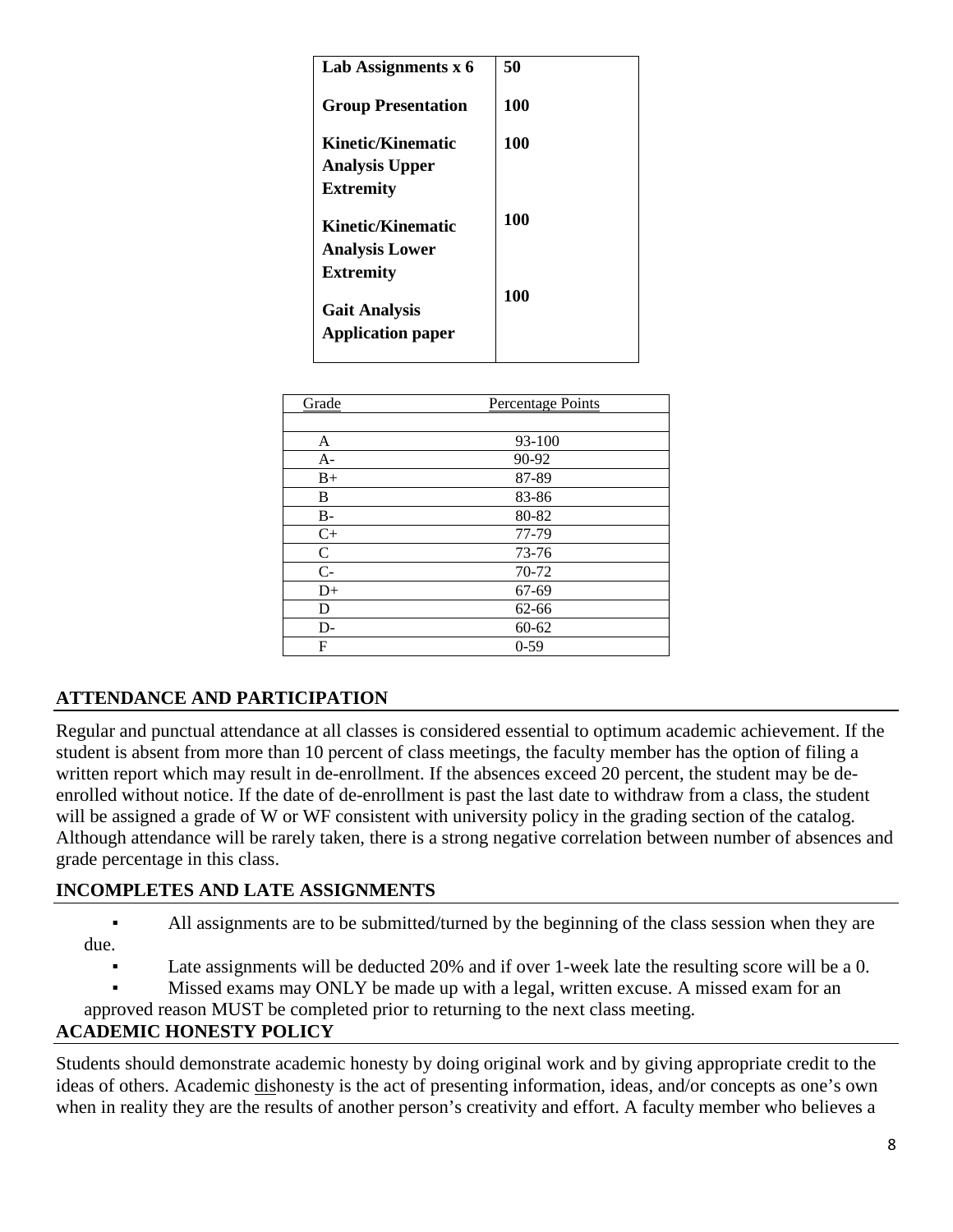situation involving academic dishonesty has been detected may assign a failing grade for that assignment or examination, or, depending on the seriousness of the offense, for the course. Faculty should follow and students may appeal using the procedure in the university Catalog. See [Academic Policies](http://catalog.pointloma.edu/content.php?catoid=18&navoid=1278) for definitions of kinds of academic dishonesty and for further policy information.

# **ACADEMIC ACCOMMODATIONS**

If you have a diagnosed disability, please contact PLNU's Disability Resource Center (DRC) within the first two weeks of class to demonstrate need and to register for accommodation by phone at 619-849-2486 or by email at [DRC@pointloma.edu.](mailto:DRC@pointloma.edu) See [Disability Resource Center](http://www.pointloma.edu/experience/offices/administrative-offices/academic-advising-office/disability-resource-center) for additional information.

# **FINAL EXAMINATION POLICY**

Successful completion of this class requires taking the final examination **on its scheduled day**. The final examination schedule is posted on the [Class Schedules](http://www.pointloma.edu/experience/academics/class-schedules) site. No requests for early examinations or alternative days will be approved.

# **COPYRIGHT POLICY**

Point Loma Nazarene University, as a non-profit educational institution, is entitled by law to use materials protected by the US Copyright Act for classroom education. Any use of those materials outside the class may violate the law.

## **USE OF TECHNOLOGY**

Point Loma Nazarene University encourages the use of technology for learning, communication, and collaboration. It is the responsibility of the student to confirm access to the essential applications needed for the class such as Excel as well as standard online research tools.

# **COURSE SCHEDULE AND ASSIGNMENTS**

| Week           | <b>TOPIC</b>                                                        | <b>MATERIALS</b> | <b>DUE</b> |
|----------------|---------------------------------------------------------------------|------------------|------------|
| 1              | Joints, levers and planes of<br>movement                            |                  |            |
| $\overline{2}$ | <b>Linear Motion</b>                                                |                  |            |
| 3              | <b>Linear Motion</b>                                                |                  |            |
| $\overline{4}$ | Kinetics and Kinematics using the<br>gait lab                       |                  |            |
| 5              | Kinetics and Kinematics using the<br>gait lab                       |                  |            |
| 6              | Components of force, load and<br>muscle contraction characteristics |                  |            |
| $\overline{7}$ | Center of Gravity and Pressure                                      |                  |            |
| 8              | Lower Extremity Pattern Movement<br>Analysis (Lower Limb/Shank)     |                  |            |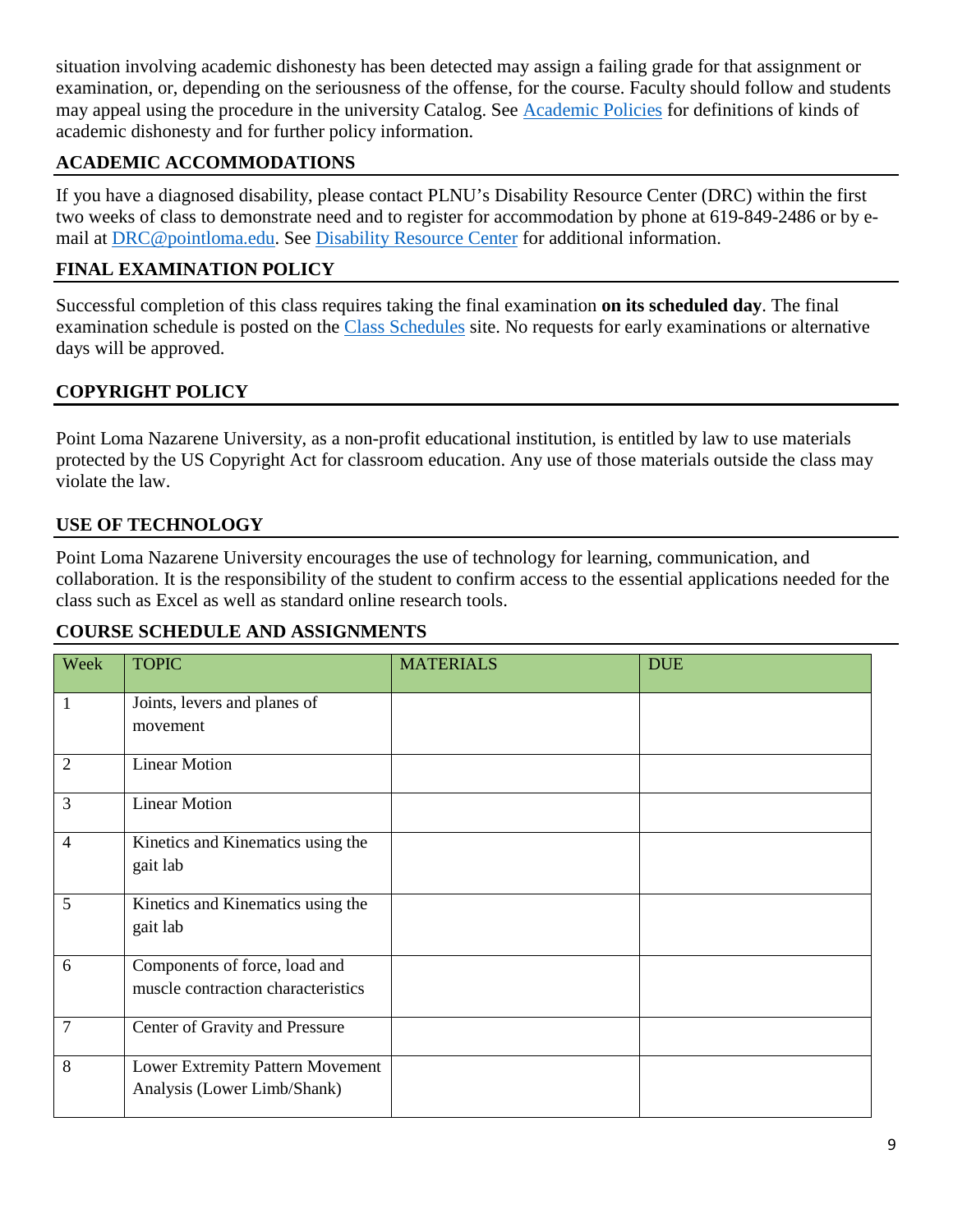| 9  | Lower Extremity Pattern Movement        |  |
|----|-----------------------------------------|--|
|    | Analysis (Ankle and Foot)               |  |
| 10 | <b>Upper Extremity Pattern Movement</b> |  |
|    | Analysis (shoulder and elbow)           |  |
| 11 | <b>Upper Extremity Pattern Movement</b> |  |
|    | Analysis (Hand and wrist)               |  |
| 12 | <b>Upper Extremity Pattern Movement</b> |  |
|    | analysis (Spine and trunk)              |  |
| 13 | Putting it all together walking gait    |  |
|    | analysis                                |  |
| 14 | Putting it all together running gait    |  |
|    | analysis                                |  |
| 15 | Final Movement Analysis Project         |  |
|    | Presentations                           |  |
|    |                                         |  |

# **Department of Kinesiology**

**KIN 375**



**Movement Interventions and Corrective Exercise**

**2 unit**

| <b>Meeting days:</b>     | <b>Instructor:</b>   |
|--------------------------|----------------------|
| <b>Meeting times:</b>    | <b>Phone:</b>        |
| <b>Meeting location:</b> | E-mail:              |
|                          |                      |
| <b>Prerequisites:</b>    | <b>Office hours:</b> |

**PLNU Mission To Teach ~ To Shape ~ To Send**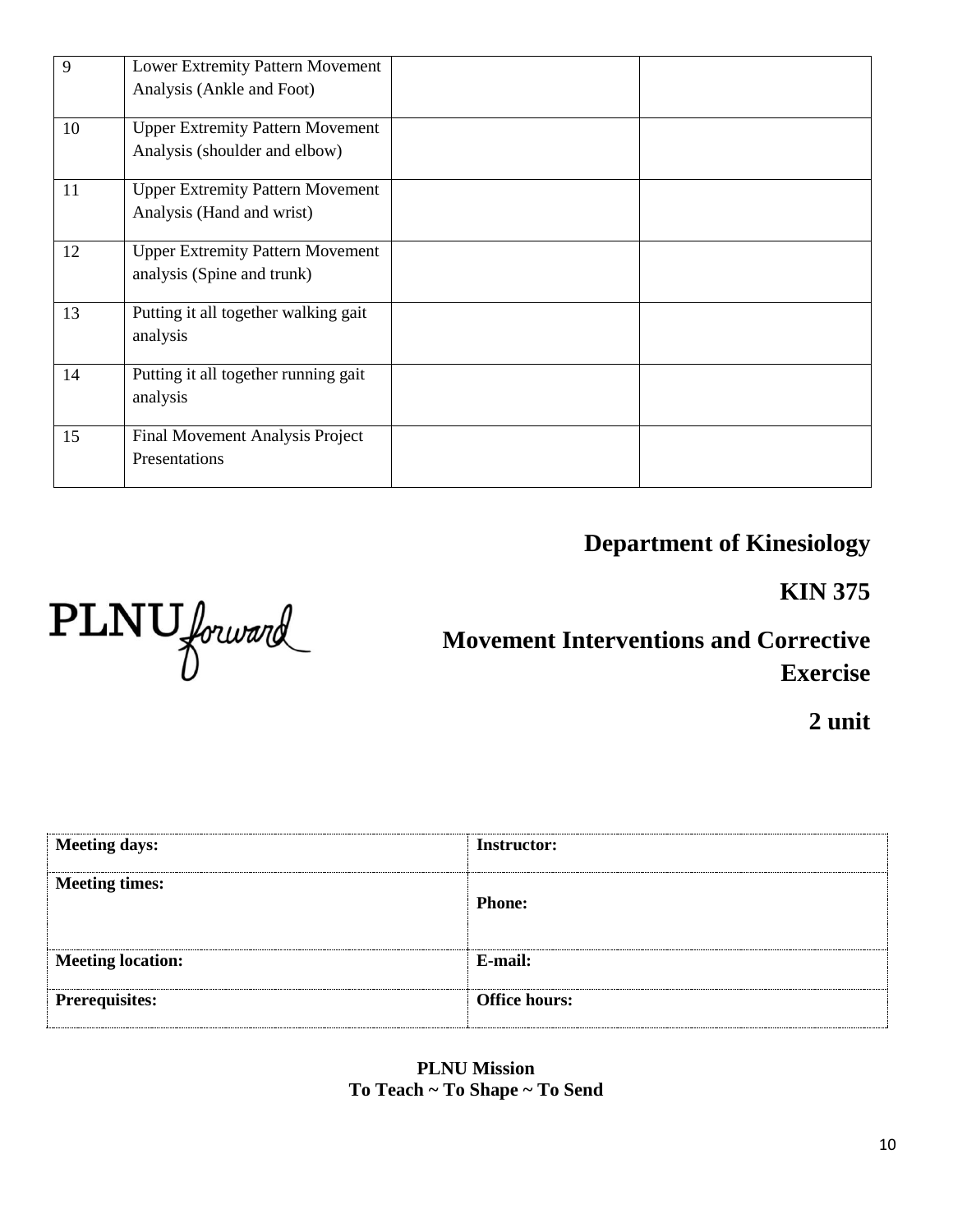Point Loma Nazarene University exists to provide higher education in a vital Christian community where minds are engaged and challenged, character is modeled and formed, and service becomes an expression of faith. Being of Wesleyan heritage, we aspire to be a learning community where grace is foundational, truth is pursued, and holiness is a way of life.

## **COURSE DESCRIPTION**

This course will provide an integrated approach to restoring and maximizing the human movement system. This course is designed to prepare the student to help clients/patients improve quality of movement. Through a practical and hands on approach students will learn how to analyze the functional aspect of human movement and identify impairments in the human movement system (postural abnormalities and muscular imbalances). Students will also learn how to prescribe functional exercises to correct faulty movement patterns in order to prevent client/patient injuries and improve performance.

### **STUDENT LEARNING OUTCOMES**

- 1. Students will be able to explain the importance of identifying dysfunctional movement patterns in patients/clients with faulty movement patterns.
- 2. Students will be able to recognize and evaluate movement dysfunctions
- 3. Students will be able to design a comprehensive movement and treatment plan based on dysfunctional movement patterns identified during patient/client analysis.
- 4. Students will be able to utilize the most current evidence to evaluate and design movement based interventions for patients with faulty movement patterns and/or postural abnormalities.

## **REQUIRED TEXTS AND RECOMMENDED RESOURCES**

- Students will be given a reader of materials for the course.
- No textbook required

### **ASSESSMENT AND GRADING**

| <b>ASSESSMENT</b>               | <b>POINTS</b> |
|---------------------------------|---------------|
| Lab Assignments                 | 100           |
| <b>Case Study Presentations</b> | 4 x 50        |
| Attendance                      | 100           |
|                                 |               |
| Total                           | 500           |

| Grade | Percentage Points |  |  |
|-------|-------------------|--|--|
|       |                   |  |  |
| A     | 93-100            |  |  |
| А-    | $0-92$            |  |  |
| $B+$  | 87-89             |  |  |
|       | 83-86             |  |  |
|       | 80-82             |  |  |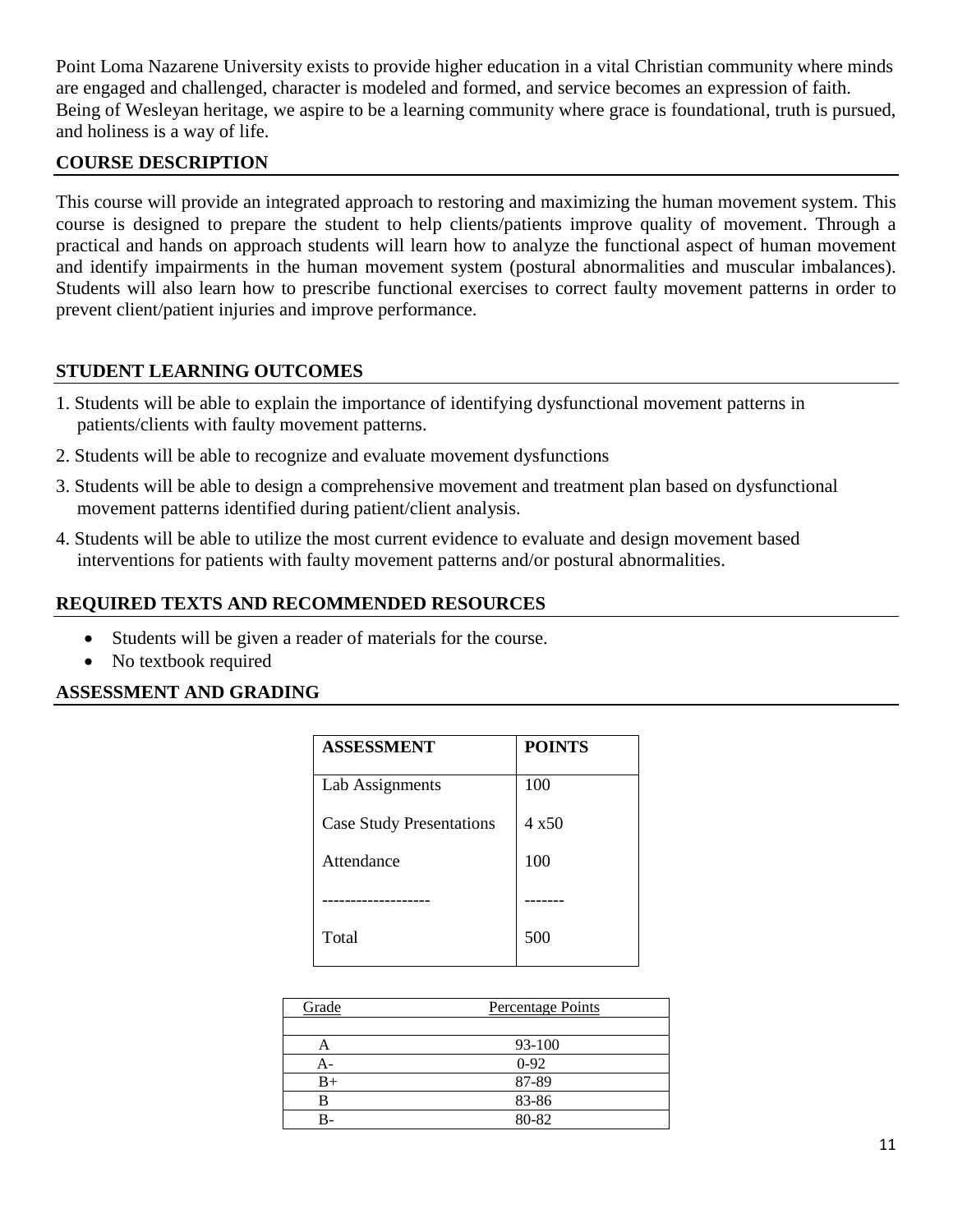| $C_{\pm}$ | 77-79    |
|-----------|----------|
| C         | 73-76    |
| C-        | 70-72    |
| $D+$      | 67-69    |
| D         | 62-66    |
| D-        | 60-62    |
|           | $0 - 59$ |

# **ATTENDANCE AND PARTICIPATION**

Regular and punctual attendance at all classes is considered essential to optimum academic achievement. If the student is absent from more than 10 percent of class meetings, the faculty member has the option of filing a written report which may result in de-enrollment. If the absences exceed 20 percent, the student may be deenrolled without notice. If the date of de-enrollment is past the last date to withdraw from a class, the student will be assigned a grade of W or WF consistent with university policy in the grading section of the catalog. Although attendance will be rarely taken, there is a strong negative correlation between number of absences and grade percentage in this class.

### **INCOMPLETES AND LATE ASSIGNMENTS**

- All assignments are to be submitted/turned by the beginning of the class session when they are due.
	- Late assignments will be deducted 20% and if over 1-week late the resulting score will be a 0.
	- Missed exams may ONLY be made up with a legal, written excuse. A missed exam for an
- approved reason MUST be completed prior to returning to the next class meeting.

# **ACADEMIC HONESTY POLICY**

Students should demonstrate academic honesty by doing original work and by giving appropriate credit to the ideas of others. Academic dishonesty is the act of presenting information, ideas, and/or concepts as one's own when in reality they are the results of another person's creativity and effort. A faculty member who believes a situation involving academic dishonesty has been detected may assign a failing grade for that assignment or examination, or, depending on the seriousness of the offense, for the course. Faculty should follow and students may appeal using the procedure in the university Catalog. See [Academic Policies](http://catalog.pointloma.edu/content.php?catoid=18&navoid=1278) for definitions of kinds of academic dishonesty and for further policy information.

# **ACADEMIC ACCOMMODATIONS**

If you have a diagnosed disability, please contact PLNU's Disability Resource Center (DRC) within the first two weeks of class to demonstrate need and to register for accommodation by phone at 619-849-2486 or by email at [DRC@pointloma.edu.](mailto:DRC@pointloma.edu) See [Disability Resource Center](http://www.pointloma.edu/experience/offices/administrative-offices/academic-advising-office/disability-resource-center) for additional information.

# **FINAL EXAMINATION POLICY**

Successful completion of this class requires taking the final examination **on its scheduled day**. The final examination schedule is posted on the [Class Schedules](http://www.pointloma.edu/experience/academics/class-schedules) site. No requests for early examinations or alternative days will be approved.

# **COPYRIGHT POLICY**

Point Loma Nazarene University, as a non-profit educational institution, is entitled by law to use materials protected by the US Copyright Act for classroom education. Any use of those materials outside the class may violate the law.

### **USE OF TECHNOLOGY**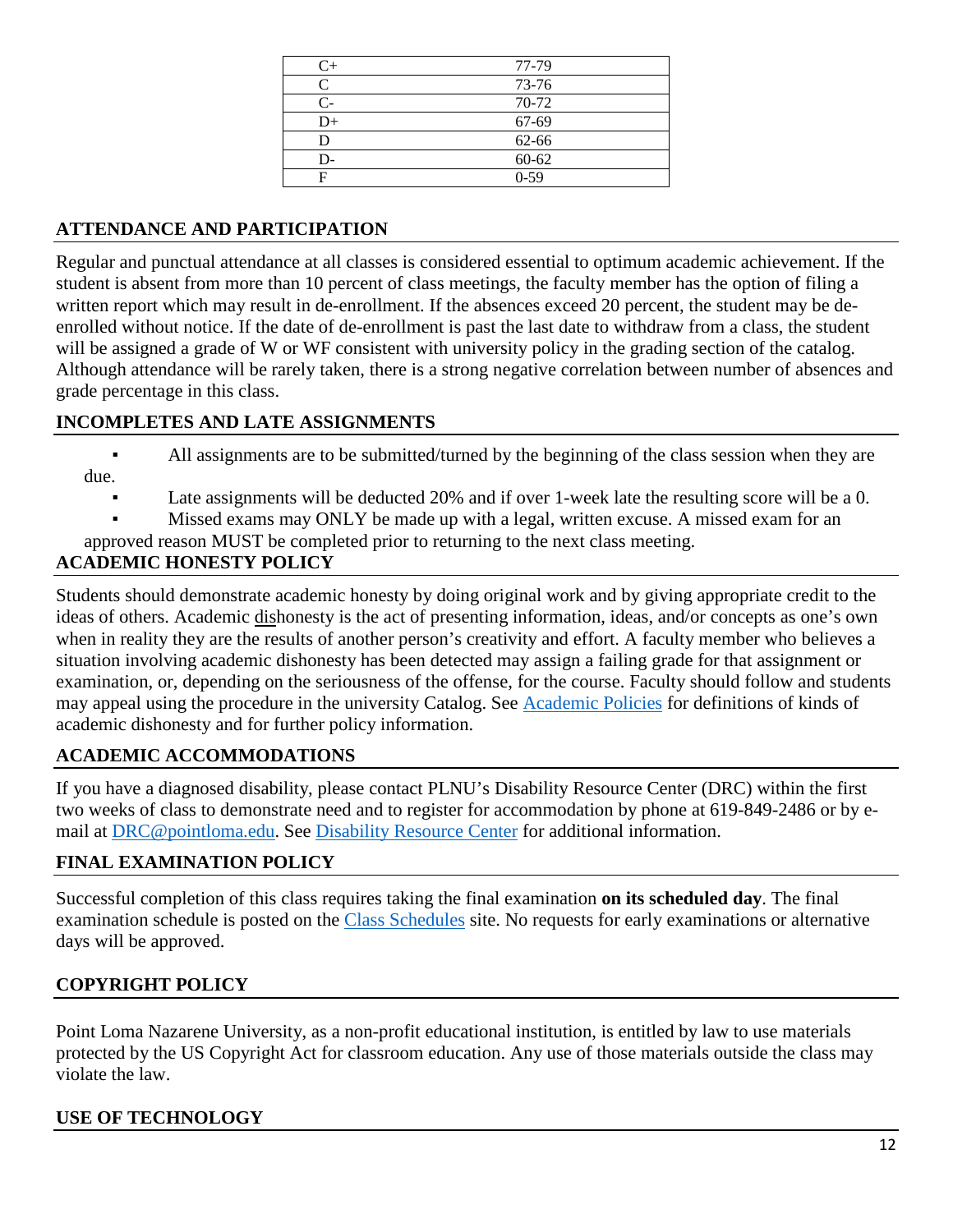Point Loma Nazarene University encourages the use of technology for learning, communication, and collaboration. It is the responsibility of the student to confirm access to the essential applications needed for the class such as Excel as well as standard online research tools.

# **COURSE SCHEDULE AND ASSIGNMENTS**

| Week           | <b>TOPIC</b>                                                                                                                                       | <b>MATERIALS</b> | <b>DUE</b>                 |
|----------------|----------------------------------------------------------------------------------------------------------------------------------------------------|------------------|----------------------------|
| $\mathbf{1}$   | Human Movement System<br>Overview                                                                                                                  |                  |                            |
| $\overline{2}$ | Pathoanatomical vs<br>Pathomechanical approach to<br>movement assessment                                                                           |                  |                            |
| 3              | <b>Postural Assessment - Static</b>                                                                                                                |                  |                            |
| $\overline{4}$ | <b>Postural Assessment - Functional</b>                                                                                                            |                  |                            |
| 5              | Identifying dysfunctional movement<br>patterns in patients/clients with<br>functional limitations - Lower<br><b>Extremity - Practical Approach</b> |                  |                            |
| 6              | Identifying dysfunctional movement<br>patterns in patients/clients with<br>functional limitations - Lower<br><b>Extremity - Practical Approach</b> |                  |                            |
| $\overline{7}$ | Identifying dysfunctional movement<br>patterns in patients/clients with<br>functional limitations - Upper<br><b>Extremity - Practical Approach</b> |                  |                            |
| 8              | Identifying dysfunctional movement<br>patterns in patients/clients with<br>functional limitations - Lower<br><b>Extremity - Practical Approach</b> |                  |                            |
| 9              | <b>Functional Movement Progressions</b><br>Overview "The Big Picture"                                                                              |                  |                            |
| 10             | <b>Functional Movement Progressions</b><br>- Lower Extremity                                                                                       |                  | <b>Case Based Approach</b> |
| 11             | <b>Functional Movement Progressions</b><br>- Lower Extremity                                                                                       |                  | <b>Case Based Approach</b> |
| 12             | <b>Functional Movement Progressions</b><br>- Upper Extremity                                                                                       |                  | Case Based Approach        |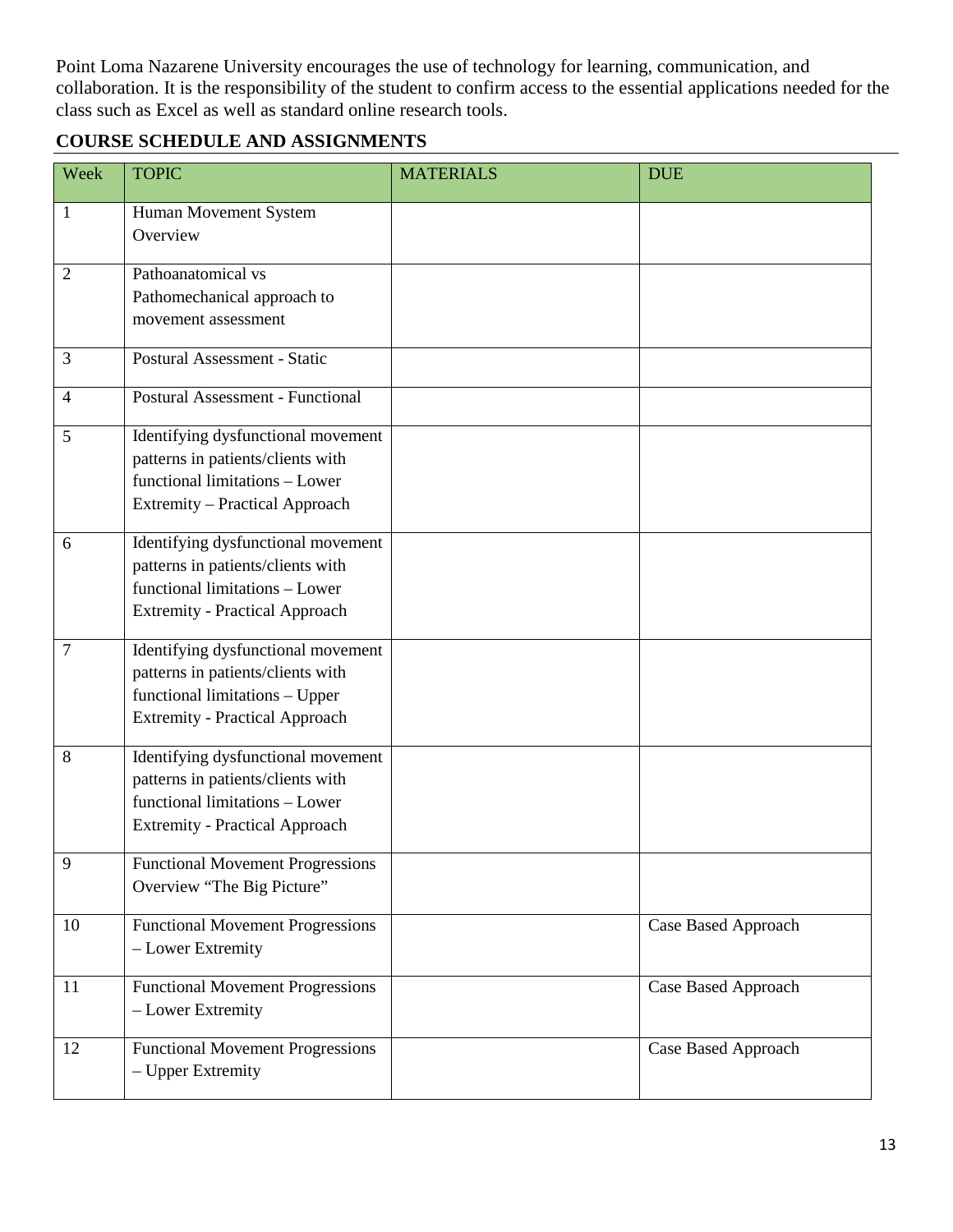| 13 | <b>Functional Movement Progressions</b><br>– Upper Extremity | Case Based Approach |
|----|--------------------------------------------------------------|---------------------|
|    |                                                              |                     |
| 14 | Evaluating intervention<br>effectiveness and progressions    |                     |
|    | <b>Presentation of Case Studies</b>                          |                     |

**Appendix B Condensed GESC for Master of Science in Athletic Training (MS AT)**

**1. Impact on Other Department(s)/School(s)** (Are there other departments/schools impacted by this proposal? If so, how did the other department[s]/school[s] vote on this proposal?): There are no departments/schools impacted by these changes.

# **2. Impact on Library Services**:

- c. Will there be any new library acquisitions needed to support the proposed changes? (Yes/No): Requested the acquisition of evidence based medicine databases: TRIP, OVIDsp and PEDro, however, the MS AT does not need these databases for students to be successful. These databases can also be used by other programs on campus like MS-KIN and DNP and BSN-RN, however they are not needed for the program to be successful.
- d. If yes, please contact the Director of Ryan Library and provide further information below.
	- i. Provide the date the director was contacted: Met with Denise Nelson on June 27, 2017
	- ii. Briefly describe the needed acquisitions: See explanation above.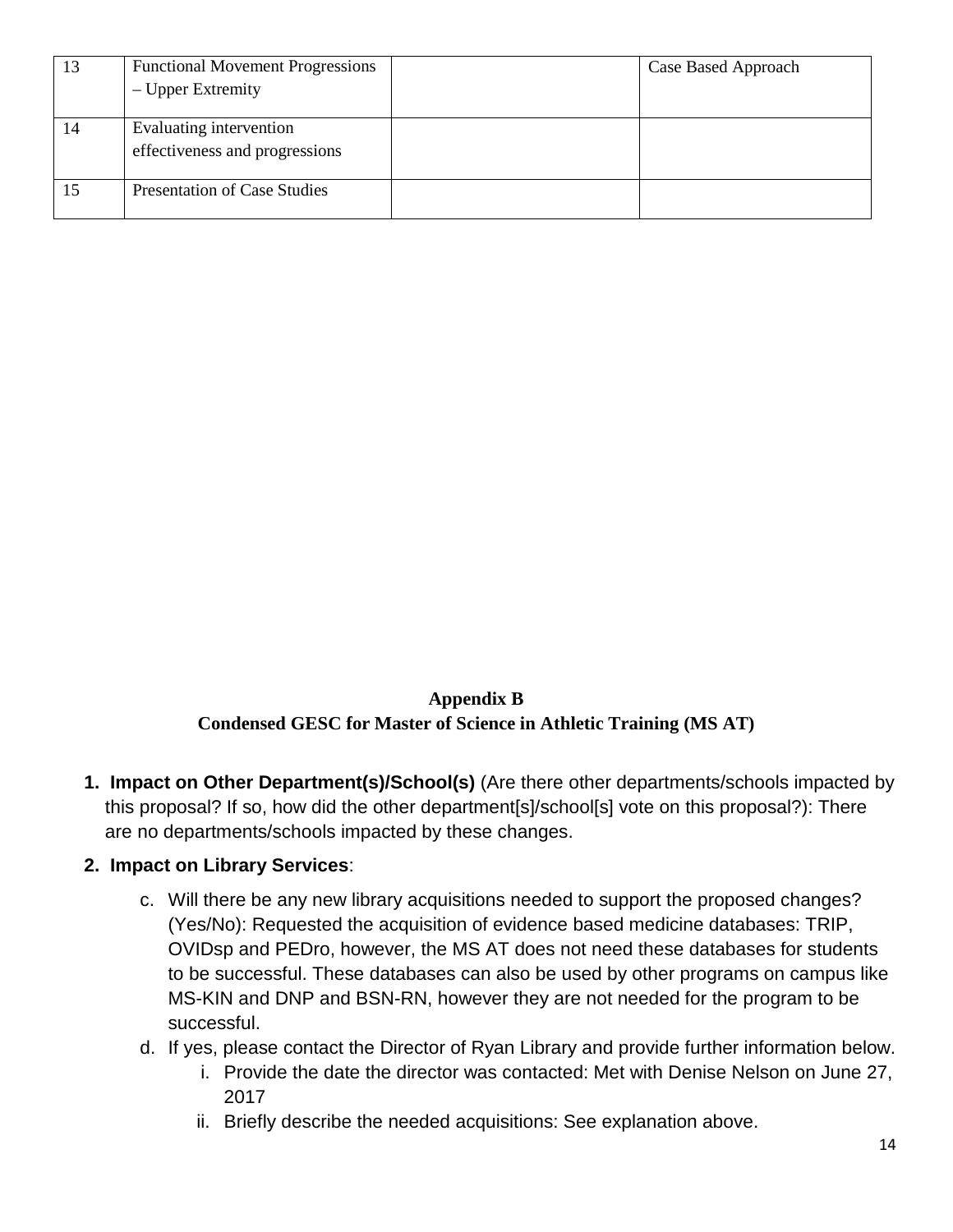# **What and Why**

**Proposals** (For each proposal or group of proposals, provide a description and rationale.): **WHAT** 

**1. Overall Proposal Description (**In one sentence, describe the nature of the proposed changes or the proposed new academic offering): To add a Master's of Science in Athletic Training and to phase out the undergraduate Athletic Training, BA.

a. **Item 1:** To add a Master of Science in Athletic Training degree program

# **WHY**

**1. General** Rationale (Please provide a one-sentence rationale for this proposal.):

The Commission on the Accreditation of Athletic Training Education (CAATE) **has changed its accreditation standards** to require students to earn a master's degree by 2022 in order to sit for the national board of certification examination for athletic trainers. I**n order to maintain a curricular route at PLNU to prepare Athletic Trainers for the board exam, and also to reach a new population of students at the graduate level for a career in athletic training, we plan to phase out the undergraduate athletic training major and propose a new Master's of Science in Athletic Training (MSAT)**. To allow for **current PLNU undergraduate students to matriculate into the MSAT, we propose to add a new concentration within the current Exercise and Sport Science Major (i.e. Pre-Allied Health) which will provide a direct curricular route (this proposal will be reviewed by APC).**

**2. Mission (**How do the proposed changes support the mission of the university?):

The MS AT program carries out the mission of PLNU to prepare students to serve others as an expression of their Christian faith in the arena of athletic training and orthopedic healthcare. The comprehensive nature of the MS AT helps shape and mold students into forward and innovative thinkers capable of serving people (mainly active patients and clients) who provide healthcare services to injured individuals in a way that reflects their Christian faith (i.e. compassionate care)

# **3. Proposed Master of Science in Athletic Training**

The proposed Master's degree in Athletic Training was informed by initiatives that were mandated by the Commission on Accreditation of Athletic Training Education (CAATE) and the National Athletic Training Association (NATA) in collaboration with the Board of Certification (BOC) for Athletic Trainers. This entry level program will prepare professionals to accomplish the goal to improve health care for student athletes by integrating evidence based medicine and spending more time in clinical preparation before entering into the field. Our goal is to shape and teach our graduates to utilize the best current evidence to evaluate, make treatment decisions and prevent athletic injuries.

**4. Internal Factors (**Please provide additional rationale by answering the following questions as applicable: How does the proposal(s) …address the PLNU strategic plan? …address factors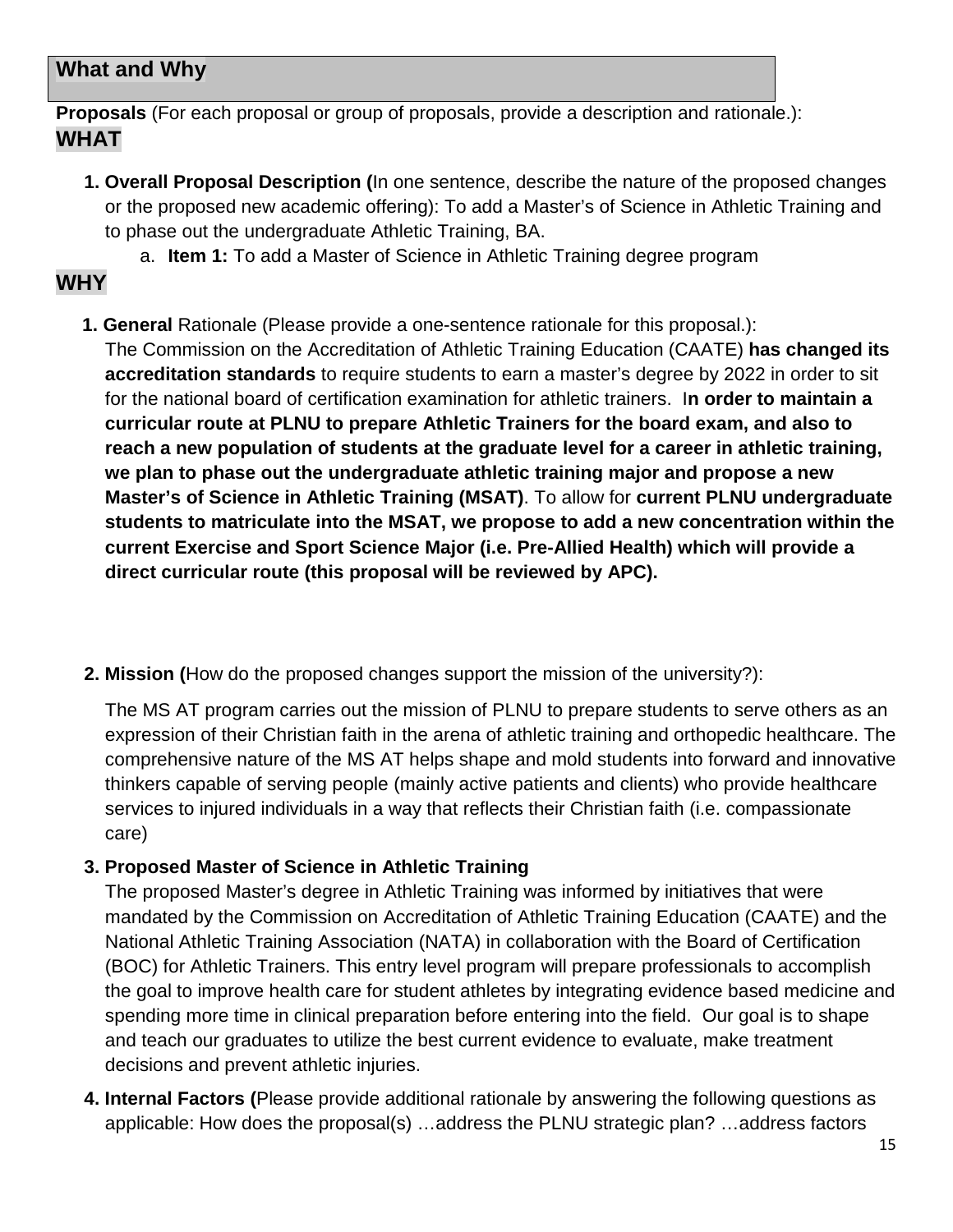arising from assessment data or program review findings? …accommodate the department or school's learning outcomes for the major, minor, concentration, etc.? …increase departmental effectiveness/efficiency? …enhance enrollment or generate new revenue? What impact will it have on the size of the major, minor, etc.? Other internal rationale?): **Increase Departmental Effectiveness/efficiency: Transitioning the current UG athletic training program to an entry-level masters degree will meet the CAATE accreditation requirements while also expanding access to our AT program to transfer students and maintaining an efficient curricular path for our current undergraduate students**. In our current Athletic Training major students begin the program in their sophomore year at PLNU. One of the major obstacles with the current curriculum is that it is truly designed and delivered as a 3-year program. These three years are very rigid and offer very little room for flexibility as courses have to be taken in sequence. Each year, approximately 10-15% of the students applying to the Athletic Training Program are transfer students who come in with Junior Standing, however, our curriculum does not afford them the opportunity to complete or finish within two years, thus either increasing the time that the student has to spend at PLNU or forcing the student to choose another major (typically within the department of Kinesiology but other times outside of our department. In the proposed Master's of Science in Athletic Training, transfer students no longer have to choose another major because the course work for the MSAT does not start until their 4<sup>th</sup> year at PLNU. This allows us to retain our transfer students and increase the number of students enrolled in our athletic training program. **What impact will it have on the size of the major/program: We anticipate the MSAT program will have an initial cohort size of 20-25, but we also anticipate an increase in undergraduate student enrollment in the EXSS major given the fact that we will attract additional transfer students 5-10 and will attract some students migrating from Applied Health Science into the EXSS major 6-12 with the new proposed concentration in pre-Allied Health. Since a new concentration is being proposed in our current Exercise and Sport Science major and it will provide a curricular route into the MSAT it is our belief that there will be an increase in enrollment in the new program. There are two reasons for the major increase: 1) we retain the transfer students that were lost in the older curriculum. Since the current undergraduate program requires 2.5 years of clinical internship/practicum it was almost impossible for a transfer student to graduate from PLNU in a 2-year time frame and this has led a decline in the number of transfer students applying to our athletic training program** 2) we also capture those students who may have graduated from a 4-year institution with a degree outside of athletic training who want to pursue athletic training as a vocation. These students currently choose to attend Universities that offer the 2 year equivalent of an entry level master's program. Currently, the only Universities in the state of California to offer this are California Baptist University and Azusa Pacific University. 3) we also capture those students who are enrolled at PLNU that have an interest in the profession of athletic training but cannot currently select athletic training as a major because the current curriculum does not afford them the flexibility to take prerequisite courses required for graduate school in pre-allied health field while also pursuing a degree in Athletic Training. The major reason for this is our athletic training courses have to be taken in a specific sequence and generally account for 10-14 units per semester in the sophomore and junior years, leaving very little room to take other courses outside of the major. These students